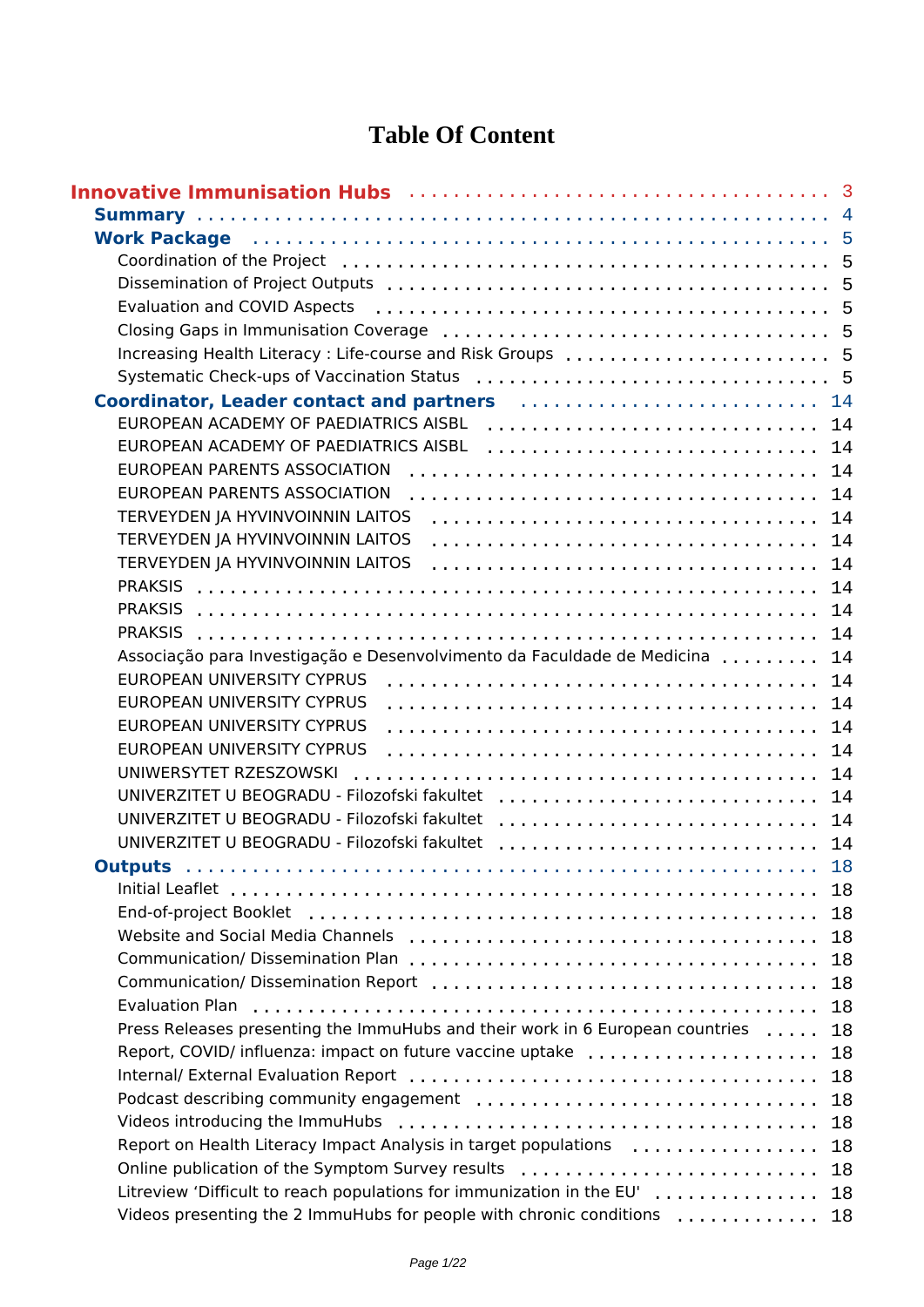| White Paper 'European Strategy for family-centred vaccine access and update' 18 |  |
|---------------------------------------------------------------------------------|--|
|                                                                                 |  |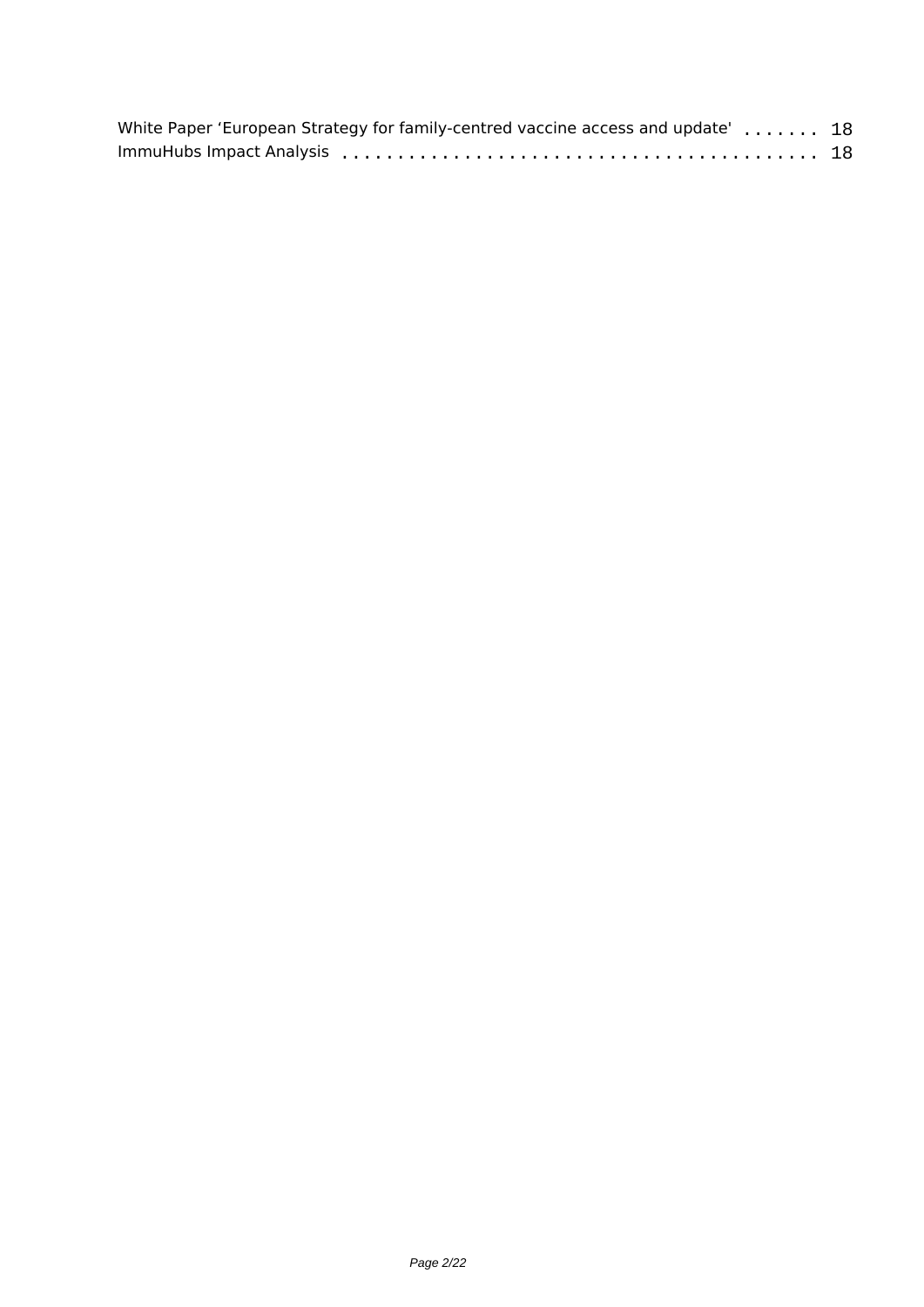# <span id="page-2-0"></span>*Innovative Immunisation Hubs*

# *JA2015 - GPSD [705038]*

 *START DATE: 01/05/2021*

 *END DATE: 30/04/2024*

 *DURATION: 36 month(s)*

 *CURRENT STATUS: Ongoing*

 *PROGRAMME TITLE: 3rd Health Programme (2014-2020)* 

 *PROGRAMME PRIORITY: -*

 *CALL: Call for Proposals for Project Grants under the Annual Work Programme 2020 of the 3rd EU Health Programme*

 *TOPIC: Increased access to vaccination for disadvantaged, isolated and difficult to reach groups of population*

#### *EC CONTRIBUTION: 989104.39 EUR*

 *KEYWORDS: Access, Disadvantaged Populations, Health Literacy, Immunisation, Innovation Hubs, Isolated Groups, Life-Course Immunisation, Vaccine Preventable Diseases, Vaccine Uptake, Vaccines*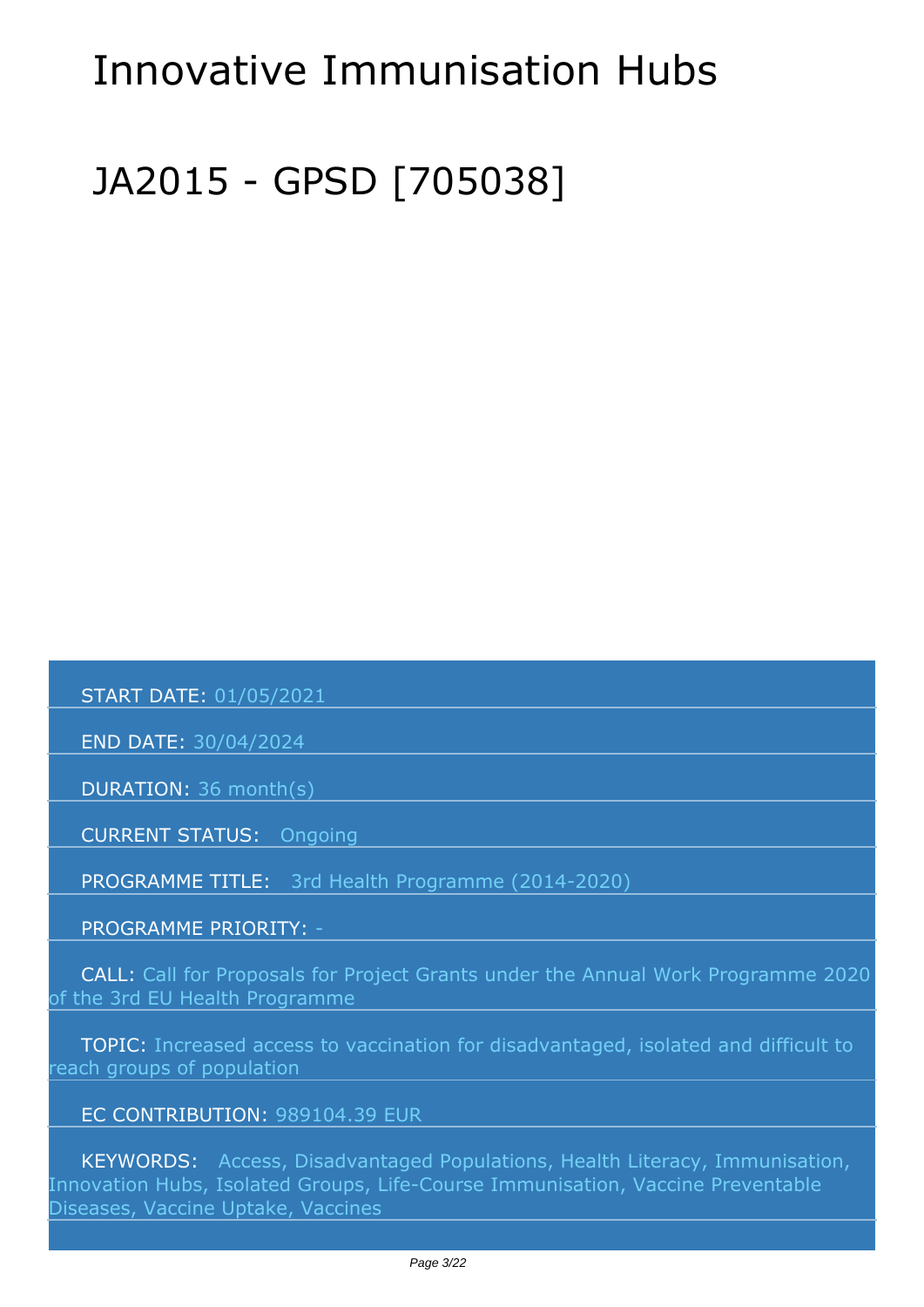### <span id="page-3-0"></span>*Project abstract*

*Objectives Recent outbreaks of vaccine preventable diseases have brought to light important gaps in immunization coverage in Europe. Specific population groups have not had sufficient access to vaccines due to socioeconomic, cultural, geographic or health reasons. Activities The Innovative Immunisation Hubs ('ImmuHubs') project will 1) Establish proactive partnerships with citizen groups, public health agencies, key stakeholders and the general public to improve access to vaccination in disadvantaged, isolated, and difficult to reach population groups in 8 European countries, according to best practices for community partnerships. 2) Create innovative immunisation actions, which will increase vaccine uptake across borders, generations and population groups. 3) Develop sustainable solutions for vaccine protection of EU citizens, including during and after the COVID pandemic. Type and number of persons benefiting from the project Cyprus, Greece, Finland, Portugal, Poland, and Serbia, will each be hosting 3 ImmuHubs representing 1) disenfranchised populations 2) isolated/closed communities and 3) ethnic/cross-border populations. Two additional ImmuHubs will engage populations with health risks. A set of digital/analogue tools will be deployed to measure the impact of actions taken. Expected results 10% increase in the uptake of childhood and life-course vaccines >75% accuracy in awareness of the immunisation status 80% accurate understanding of vaccination needs specific to the population group 20% increase in planned consultations with health mediators and professionals 20% increase in intergenerational vaccine communication in the household/family unit Type and number of outputs to be produced The 3-year project will generate 24 deliverables dedicated to: management (4), dissemination activities (4), evaluation and COVID-aspects (4), ImmuHubs (4), health literacy in families/risk groups (4), systematic checkups/analysis/sustainability (4).*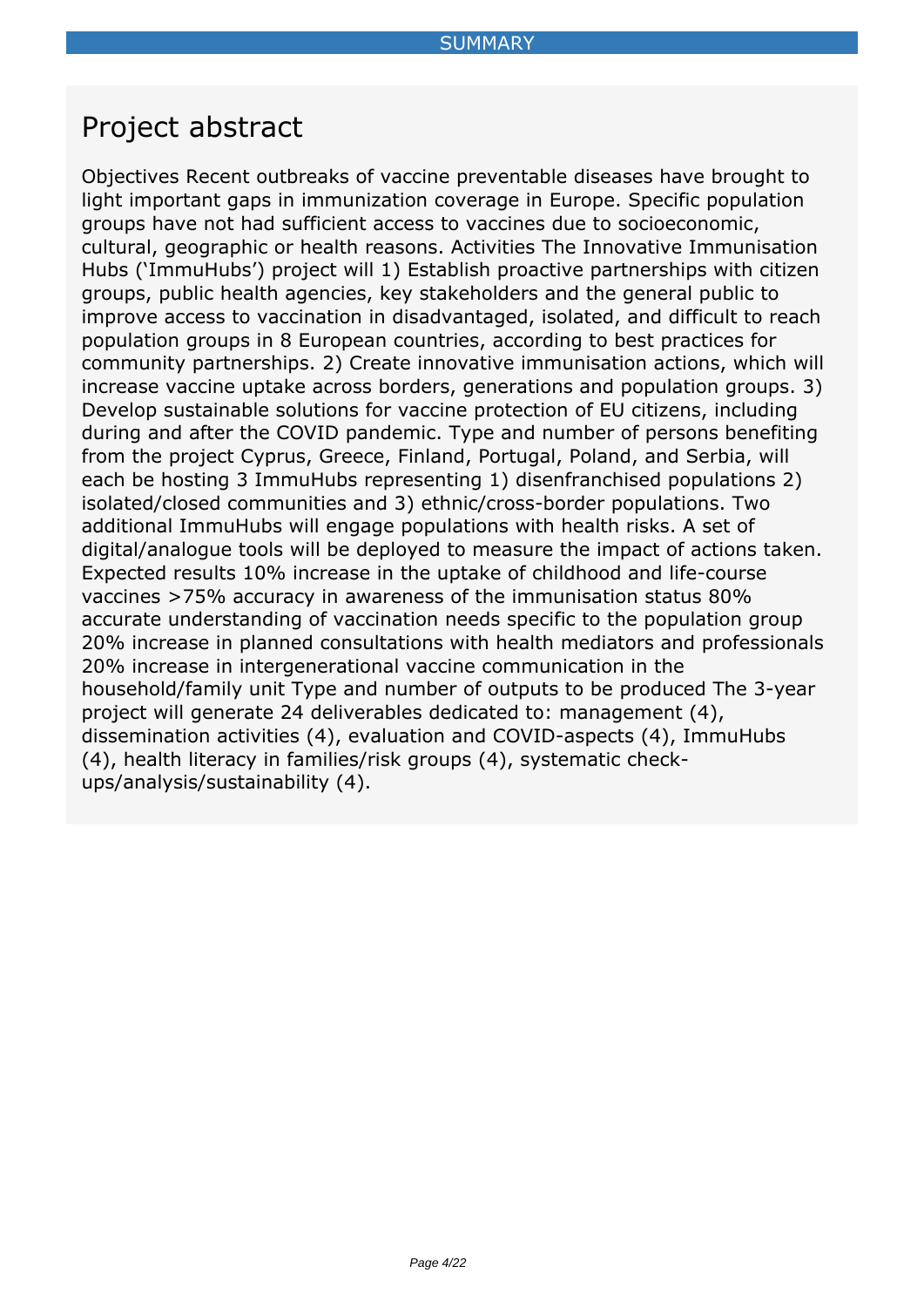# <span id="page-4-0"></span>*Work package*

### *Work Package 1: Coordination of the Project*

*Start month: 1 End month: 36 Work Package Leader: VIVI*

*Description of work*

*The ImmuHubs Management WP consists of administrative and management activities for the project. The objectives are to coordinate all work conducted in the project, to oversee the tasks and work packages, to ensure sound financial management of the project and production of deliverables, and to report to the EC via the contracted reports. WP1 is led by ViVI and will execute oversight over all ImmuHubs Actions. Using a four-eyes principle, evaluation and quality assurance activities will be undertaken by THL in WP 3.*

*Task 1.1 Composing an Initial Leaflet [mo 1-2; ViVI]*

*At the beginning of the project, a lay language Initial Leaflet will be created to promote the project and must be produced at the beginning. The project Leaflet will provide our audience in different parts of Europe with an attractive and written project overview of the main project objectives and mandatory deliverables. The initial leaflet will be part of the first set of deliverables scheduled in the first trimester of the project focusing on the vision of the project to pave the way towards our goals It will be written in a language understandable to lay audiences and professionally translated into EU languages, plus those spoken in the countries involved in the ImmuHubs project. The brochures will be distributed in high resolution printed format (handed out at conferences and events) and electronic version (PDF file) downloadable from the project website (www.ImmunisationHubs.eu).*

*Task 1.2 Synergy with other WP*

- *WP2 Dissemination [ViVI]*
- *WP3 Evaluation [THL]*
- *WP4 Closing gaps [EAP]*
- *WP5 Increasing health literacy [EPA]*

*● WP6 Systematic check-ups [ViVI] Risk 1.1 Risks and Mitigation*

*The risks with setting up a website are minimal. Delays may be possible due to necessary clearance/ approvals. To save time, the beta version will be provided to the Executive Committee (EC) and Stakeholder Forum (SF) for their respective approvals prior to production. Professional graphics and PR experts at EAP will be consulted, as well.*

*Task 1.2 Project coordination and technical management [mo 1-36; ViVI]*

*To ensure the optimum performance, the OpenPM² project management* Page 5/22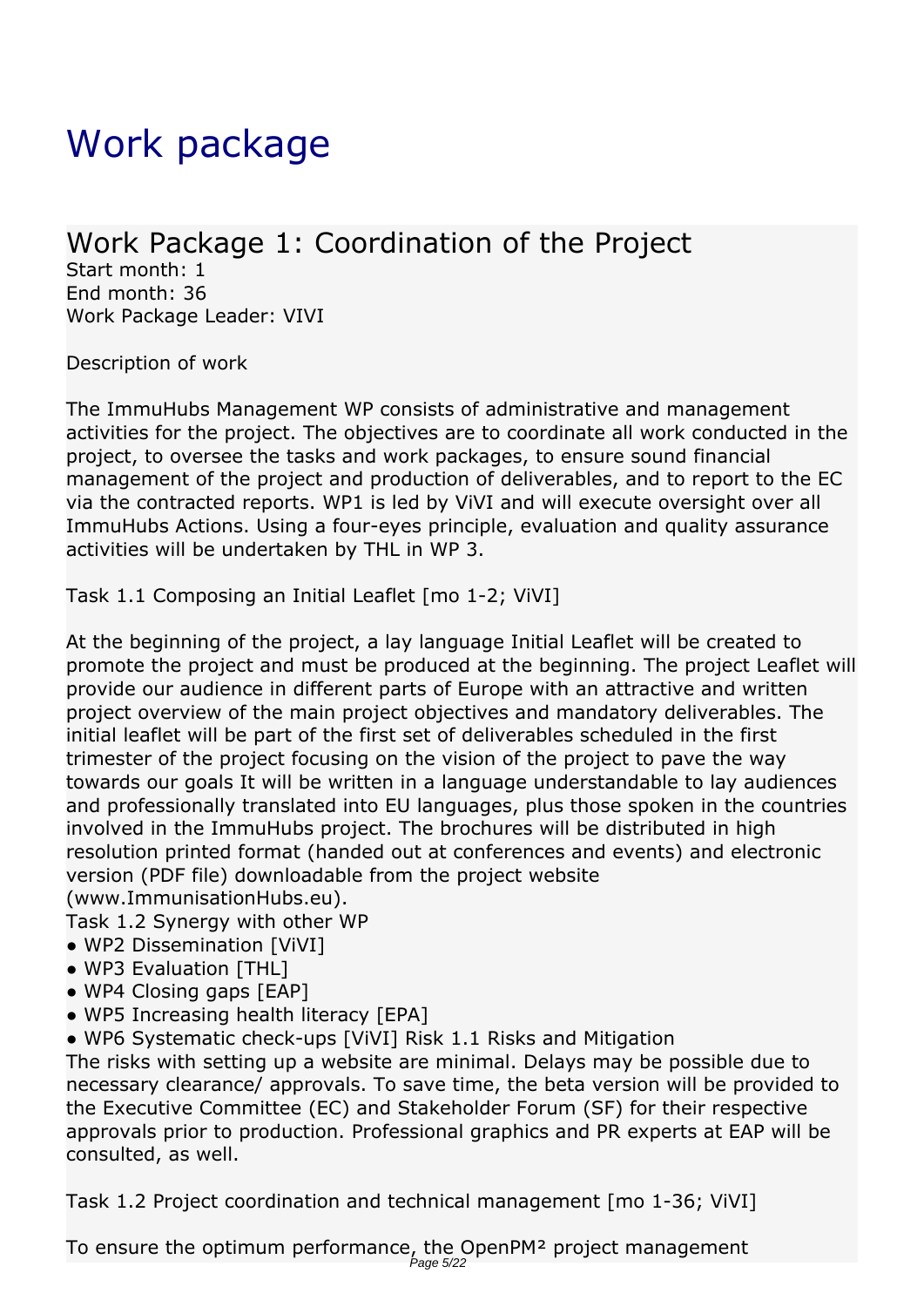*methodology designed by the European Commission will be rolled-out. According to PM², we will manage and organize the*

*project effectively and deliver tangible solutions and measurable benefits. A Project Handbook will be issued in month 6, to be updated regularly. It includes the Work Plan, the Risk/Quality Management Plan, Project Plans for ImmuHubs [WP4], a Communication/ Dissemination Plan [WP2], and an Evaluation Plan [WP3].*

*Three meetings will be organised: The kick-off meeting (F2F , month 1 in Brussels) will create a common understanding of teams and their roles, setting the tone of the rest of the project. ViVI management staff will be preparing the meeting. The kick-off meeting will mark the official launch of the project. In the kick-off meeting, the project teams come to agreement on the Project Charter, which documents a project's vision, goals, strategy, methodology, participants, schedules, key milestones and expectations and other critical information.*

*An Interim Meeting (F2F at THL in Finland; month 18) will ensure orderly progress of ImmuHub actions and WP (at their half-time mark), discussing changes and rearrangements of the work plan and timely decisions. The project teams will discuss progress, reporting, work plan, modifications, successes and risks. THL and the EAB will be conducting the Interim Evaluation (see WP3). To keep project partners in 10 countries informed, in between meetings, teleconferences and virtual meetings will allow for close monitoring and for urgent matters to be resolved rapidly. The PM will ensure that adequate documentation (meeting minutes) is maintained of what was decided, minutes are circulated among the partners afterwards for comments before preparing the final version. The pre/post-meeting documents will be concise*

### *Work Package 2: Dissemination of Project Outputs*

*Start month: 1 End month: 36 Work Package Leader: VIVI*

*Description of work*

*The objective of this horizontal work package is to create, evaluate and disseminate the knowledge generated in this project, and to enable the means and channels for communication, among the project partners as well as with the stakeholders. This dissemination & communication work package will be 'harvesting' and broadcasting the ImmuHubs in WP 4-5 ('Closing Gaps' and 'Increasing Health Literacy'). National government stakeholders (THL), Citizen Groups (PRX), Health Professional Organisations (EAP; ViVI) and Patient Organisations (EPA) will raise awareness of the ImmuHubs. This WP (WP2) will also drive the overall impact of the global user survey and focus groups in WP5 and the systematic check-ups developed in WP6.*

*Task 2.1. Website, Updates and Meeting Communications [mo 1-36; ViVI; EAP; EPA]*

In the first weeks of the project ViVI will set up a well-designed website for the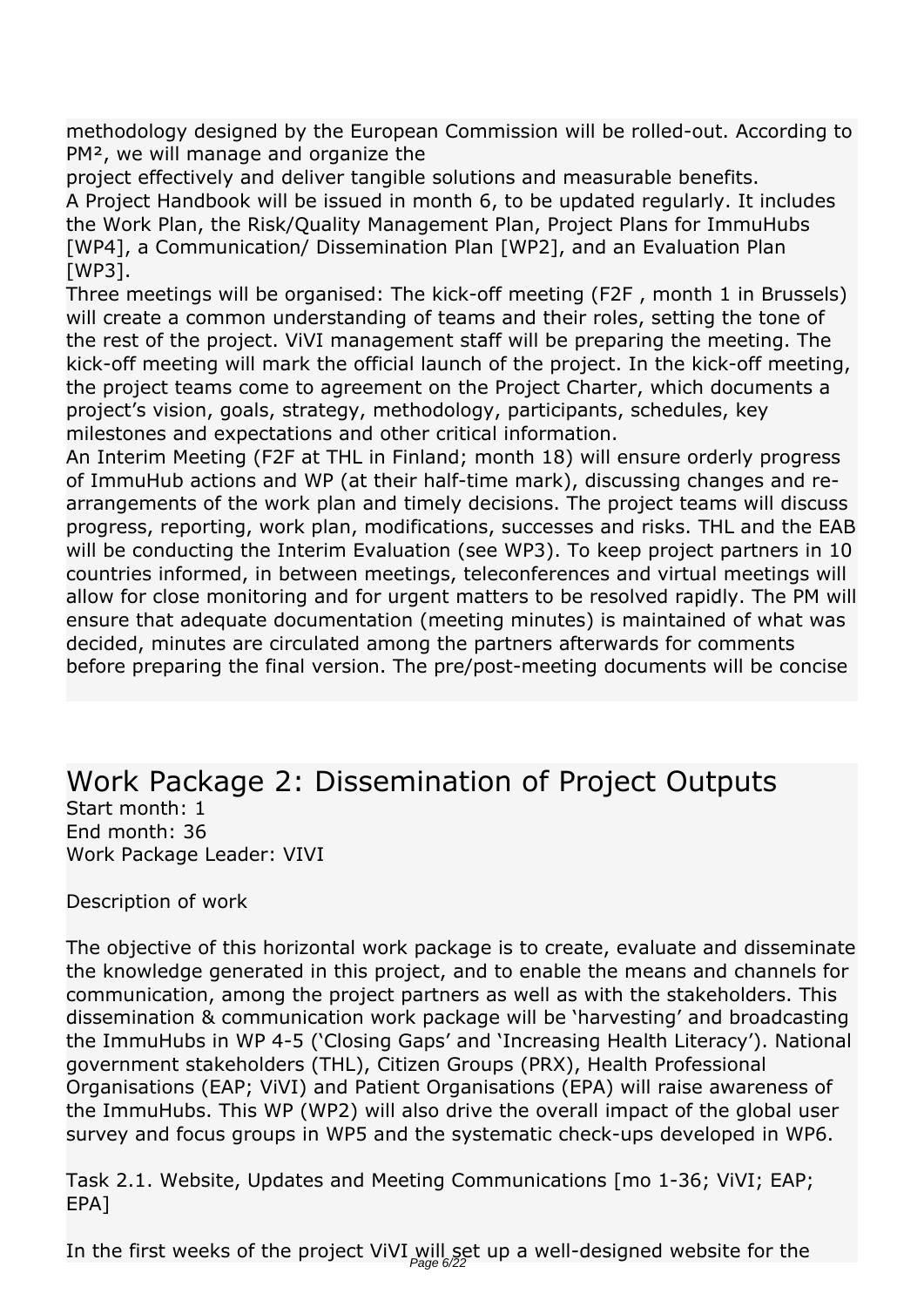*ImmuHubs generating visibility and maximum impact. To this end, the ViVI team has already acquired the www.immunisationhubs.eu web domain and the affiliated email and social media channels. The website will briefly present the scope and aims of each WP and give the members of the ImmuHubs sufficient space to present their work, aims and accomplishments. Regular updates will be made throughout the 36 months of the ImmuHubs Programme, including meeting reports.*

*With regards to day-to-day internal communication matters, ViVI will be the main point of contact. With each meeting, a press release with status updates will be issued to the general public and the European Commission (month 1, 18, 36). Additional means of communication via social media communication, videos, podcasts etc, will also be leveraged. All partners, especially EPA and members of the Stakeholder Forum will actively support the lay person communication aspects of the ImmuHubs meetings and results providing active outreach and messaging to the general public.*

*Task 2.1 Synergy with other WP*

- *WP2 Dissemination [ViVI]*
- *WP3 Evaluation [THL]*
- *WP4 Closing gaps [EAP]*
- *WP5 Increasing health literacy [EPA]*

*● WP6 Systematic check-ups [ViVI] Task 2.1 Risks and Mitigation*

*With public communication there is always a risk of miscommunication.*

*To ensure the accuracy of the facts conveyed, the Communication Board (CB) will be reviewing key communications to minimise the risk of any miscommunication. The CB will be lead. by the Team Facilitator and Project Manager.*

*Task 2.2 Communication/Dissemination Roadmap [mo 2-5; EUC; ViVI, EAP, EPA]*

*EAP will be in charge of dissemination activities, including visibility of the ImmuHubs project both online and offline as well as among the scientific and stakeholder community. EAP will be supported by the WP Leaders. This includes the effective communication of the results and outcomes of the ImmuHubs as well as the transfer of knowledge to the Commission and relevant stakeholders. This task aims to communicate the project itself and its results to a multitude of audiences, including policymakers, academia, media, health professionals, and citizens. It also aims to convey the innovations generated by the ImmuHubs with a focus on the end-user perspective. EAP and ViVI will be coordinating public communication offline and online (website, social media) but all participants will contribute to message amplification. Together, the participants of this proposal have a broad reach social media, including a twitter following of 60000+. The team will be using all common social media platforms, video coordination, press liaison and networking and cross fertilization activities.*

*To achieve these aims and implement a number of communication methods/tools and publications (including social media) EAP and partners will agree on a Communication/Dissemination Plan (D2.2; m6) by month 6.*

*Task 2.1 Synergy with other WP*

- *WP2 Dissemination [ViVI]*
- *WP3 Evaluation [THL]*
- *WP4 Closing gaps [EAP]*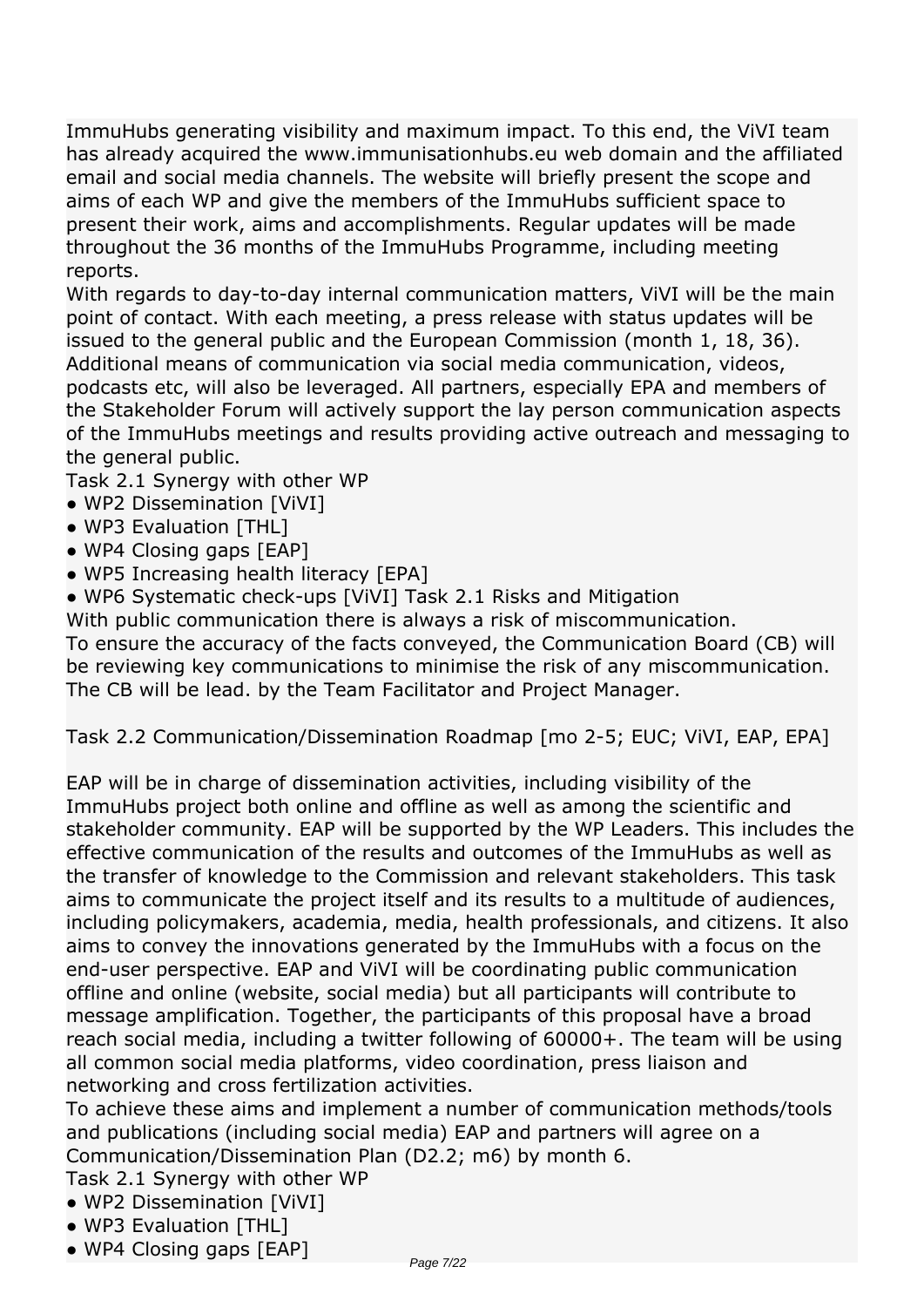### *Work Package 3: Evaluation and COVID Aspects*

*Start month: 1 End month: 36 Work Package Leader: THL*

*Description of work*

*THL as the public health agency in the ImmuHubs team, will be in charge of internal evaluation of the ImmuHubs processes. In accordance with the Evaluation Plan, THL will provide critical input into the ImmuHubs design and execution as well as critical evaluation throughout. THL is in a unique position to assess the utility of the ImmuHubs outputs for EU member states and the EU Public Health Programme overall. THL as leading leader of the Vaccine Hesitancy WP (WP8) in the EU Joint Action on Vaccination (EU-JAV) will also be able to ensure that the ImmuHubs are complementary to EU Actions on disease prevention and immunisation, as outlined in the EU-JAV and the EU Roadmap on Vaccination. THL will also evaluate that ImmuHub actions are taking the 'new normal' during the COVID-19 pandemic into account, in particular with the prospect of a COVID-19 vaccine and the combined disease/public health impact of COVID-19 and influenza.*

*External Evaluation: Throughout the Evaluation WP, THL will work closely with ViVI as Coordinator as well as with CHAFEA and the members of the External Advisory Board (EAB) including representatives of ECDC, EMA, ESPID and ESCMID as well as Families Fighting Flu as a disease specific advocacy group.*

*Task 3.1 Creation of an Evaluation Plan [mo 1-5; URZ, ViVI, THL, EAP]*

*THL will create an Evaluation Plan objectively specifying purpose, questions, study design, method, measurement instruments, and the task, responsibilities and timing of the evaluation. An evaluation plan is a written document that clearly sets out the proposed details of an evaluation - what will be evaluated, how and when. The evaluation plan should include information about what the evaluation is trying to do (what is to be evaluated, the purposes of the evaluation and key evaluation questions) and how it will be done (what data will be collected, how and when, how data will be analysed, and how and when results will be reported).*

*Task 3.1 Synergy with other WP*

*WP1: Management [ViVI]*

*Risk 3.1 and Mitigation*

*There is a small risk that the estimation of the evaluation plan is unclear in the first 5 months as we start the project. THL is supporting URZ by making the evaluation plan accurate, clear and objective.*

*Task 3.2 Evaluation of ImmuHubs Design, Progress and Impact [mo 2-11; THL, ViVI, EAP, PRX]*

*THL will evaluate progress of overall project at the following vital timepoints* Page 8/22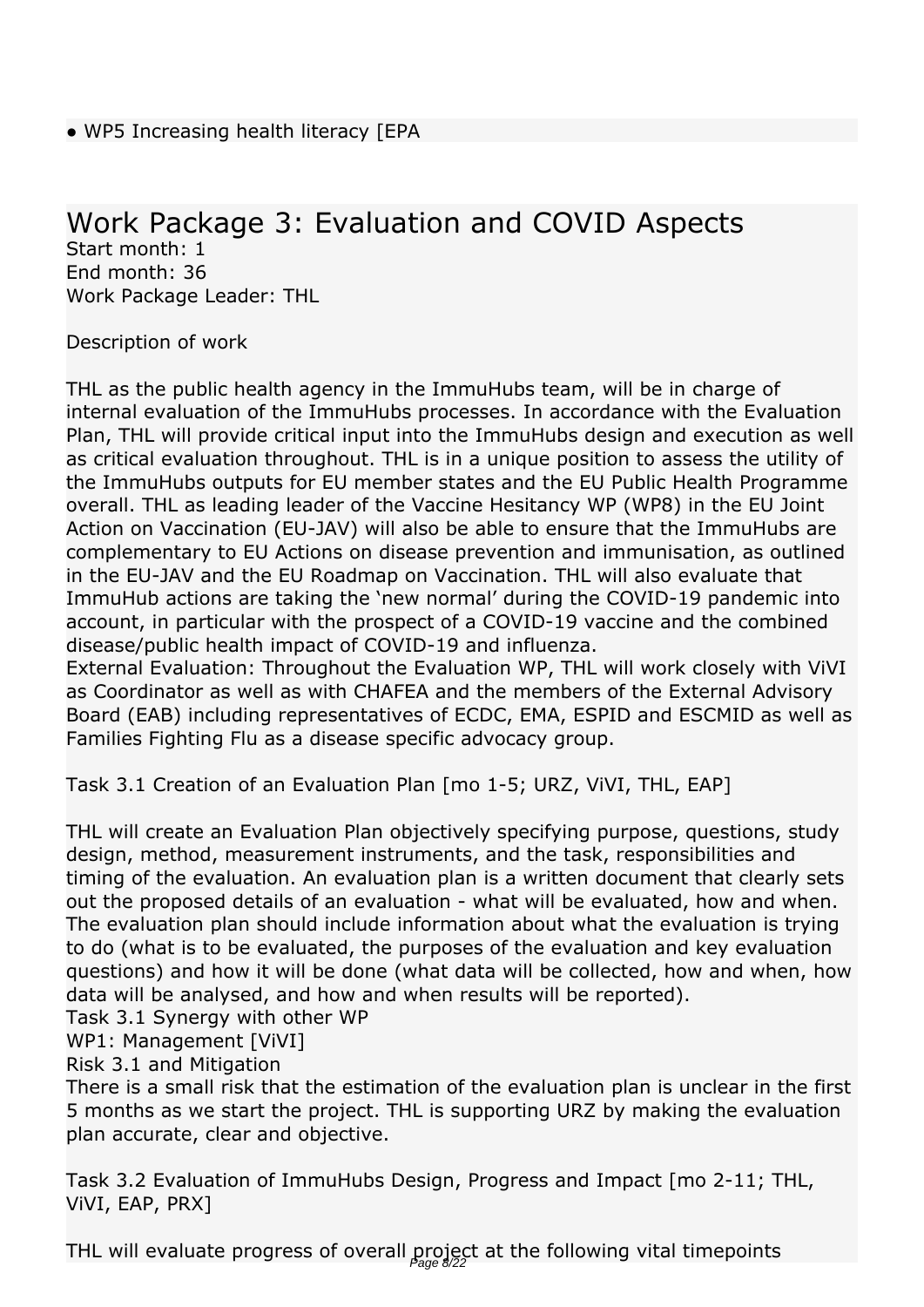*providing public health input during the design of ImmuHubs*

*● Following the launch date of the ImmuHubs, ensure that all ImmuHubs are active as planned.*

*● Half-way through the active period of ImmuHubs, ensure that all ImmuHubs are continuing to utilize and iterate the intervention in accordance with the Evaluation Plan. Small videos will be generated introducing the ImmuHubs in layperson language to be disseminated via the ImmuHubs Website and social media.*

*● Near the completion of the project, to ensure that dissemination activities have included all content and goals described in the proposal. This information will be integrated in the Evaluation Report [Task 3.4]*

*THL will ensure seamless integration of ImmuHub Actions within the greater context of the EU Joint Action on Vaccination and the EU Roadmap on Vaccination. THL as a key player in the EU-JAV and EU Roadmap on Vaccination via H2020 and other projects, is in an ideal position to achieve this alignment of ImmuHub Actions with European action and activities. To promote public visibility for ImmuHubs, THL and partners will be creating press releases in multiple EU languages.*

*Task 3.2 Synergy with other WP*

*• WP 2 'Dissemination' [ViVI] Risk 3.3 and Mitigation*

*ImmuHubs will be established in 6 countries with different and heterogeneous working processes and languages. There is a risk that the implementation of the ImmuHubs project and other projects does not occur simultaneously. This may cause delays in reporting to related projects in Europe. Reversely, projects cond* 

### *Work Package 4: Closing Gaps in Immunisation Coverage*

*Start month: 1 End month: 36 Work Package Leader: EAP*

*Description of work*

*WP 4 will be dedicated to concrete action to close immunisation gaps in difficult to reach or under- vaccinated populations in the European Region. To this end, we will be setting up 6 Innovative Immunisation Hubs ('ImmuHubs') in Cyprus, Finland, Greece, Poland, Portugal, and Serbia. Each country will set up hubs dedicated to three target populations in each country:*

*In WP4, EAP/EPA will be assessing the impact of ImmuHubs Action on health literacy in the respective target populations. The impact of ImmuHubs Action on vaccine uptake will be analysed in WP 6.*

*Task 4.1 Partnering with the communities [mo 1-9; PRX; EAP; THL, AIDFM , EUC, URZ, UBE]*

*Praxis (PRX), an NGO focused on community work and in, and advocacy for difficult to reach populations, will be leading this task. Community outreach will be done according to UNICEF and WHO guidance (see Methods and Means Section).*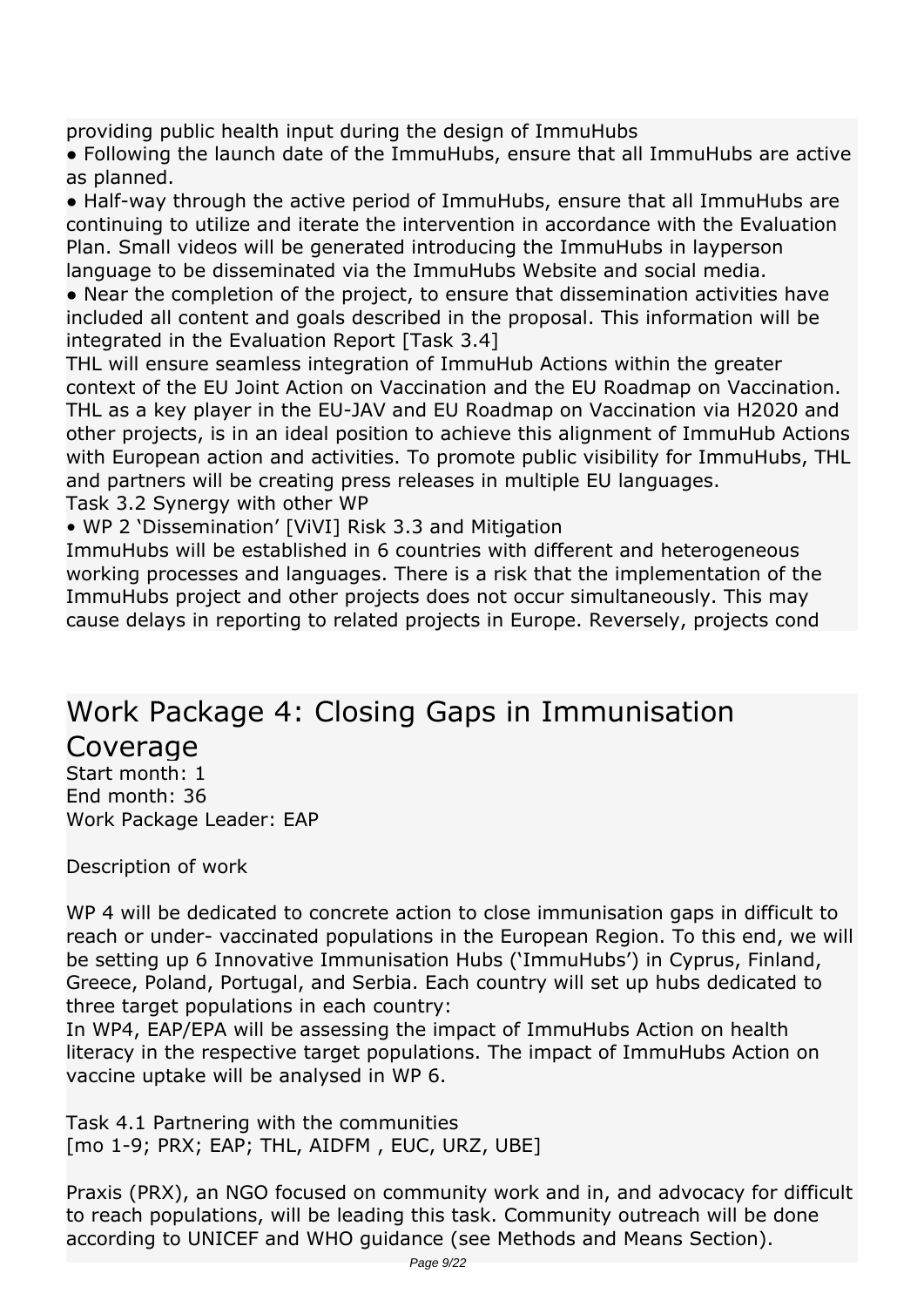*Task 4.1 Synergies with other WP*

*• WP 3 'Evaluation' [THL]*

*• WP 5 'Health Literacy' [EPA]*

*Risk 4.1 and Mitigation*

*Especially with isolated, deprived and difficult to reach population groups it may be difficult to find rapport at first. There is always a risk of failure/delays when setting up a specific ImmuHub. This risk will be mitigated by giving ImmuHubs Leaders a one-year timeframe to familiarise themselves with the respective communities prior to starting any ImmuHub action.*

*Task 4.2 Setting Up Immunisation Hubs in 6 European countries [mo 4-11; EAP; THL, PRX, AIDFM, EUC, URZ, UBE]*

*After familiarizing themselves with the local communities, ImmuHub leaders will be deciding the details of ImmuHub implementation on-site using a grass-roots approach. The remaining 9 months in year 1 of the ImmuHubs project will be dedicated to user-resting and allocation of tools and tasks at specific settings. The ImmuHubs (each representing one of the 3 population groups per country) will be set up in: Cyprus by EUC, Finland by THL, Greece by PRX; Poland by URZ, Portugal by AIDFM, and Serbia by UBE. Each ImmuHub consists of a local ImmuHub team and 30-50 participants linked to a specific mobile health unit, community and daycare centre, assisted*

*living facility, clinic, church and/or spiritual centre, kindergarten, and mobile school, temporary living facility for homeless people and seasonal workers, etc.*

*EAP, with support from THL and PRX, will be generating 3 videos, each of them presenting Immunisation Actions targeting the same populations across 6 European Countries. These will be shown at the Interim Meeting in month 18 in Helsinki. Task 4.2 Synergies with other WP:*

- *WP 3 'Evaluation'[THL]*
- *WP 5 'Health Literacy' [EAP]*

*Risk 4.2 and Mitigation*

*As in Risk 4.1, delays may occur when user-testing digital and analogue tools. To mitigate this risk, we will be able to resort to EPA for rapid access to test user panels and will be able to develop mobile apps which have previously been prototyped, iterate, user-tested and validated. We will be able to build on this experience and set up the tools faster. Yet, translation into local languages will take time which is why WP6 has one year to get the tools ready for all 18 ImmuHubs planned in WP 4.*

*ImmuHubs will be running for one year. With the VAccApp, we will be using shared methodologies across sites and populations and consistent digital and analogue tools to improve vaccine uptake and the quality and timeliness of vaccination checkups.*

*year two of the project), ViVI will be conducting a Design Thinking Workshop at the interim Meeting in Helsinki at month 18 to define the next iteration at the time of the mid-term meeting (half time of ImmuHubs Action). This will give the opportunity for immediate feedback and exchange of ideas among ImmuHubs leaders, as well as among ImmuHubs, Commission representatives, the Advisory Board and the Stakeholder Forum. After this opportunity to fine-tune actions at the different ImmuHubs, the actions will be entering a second iteration*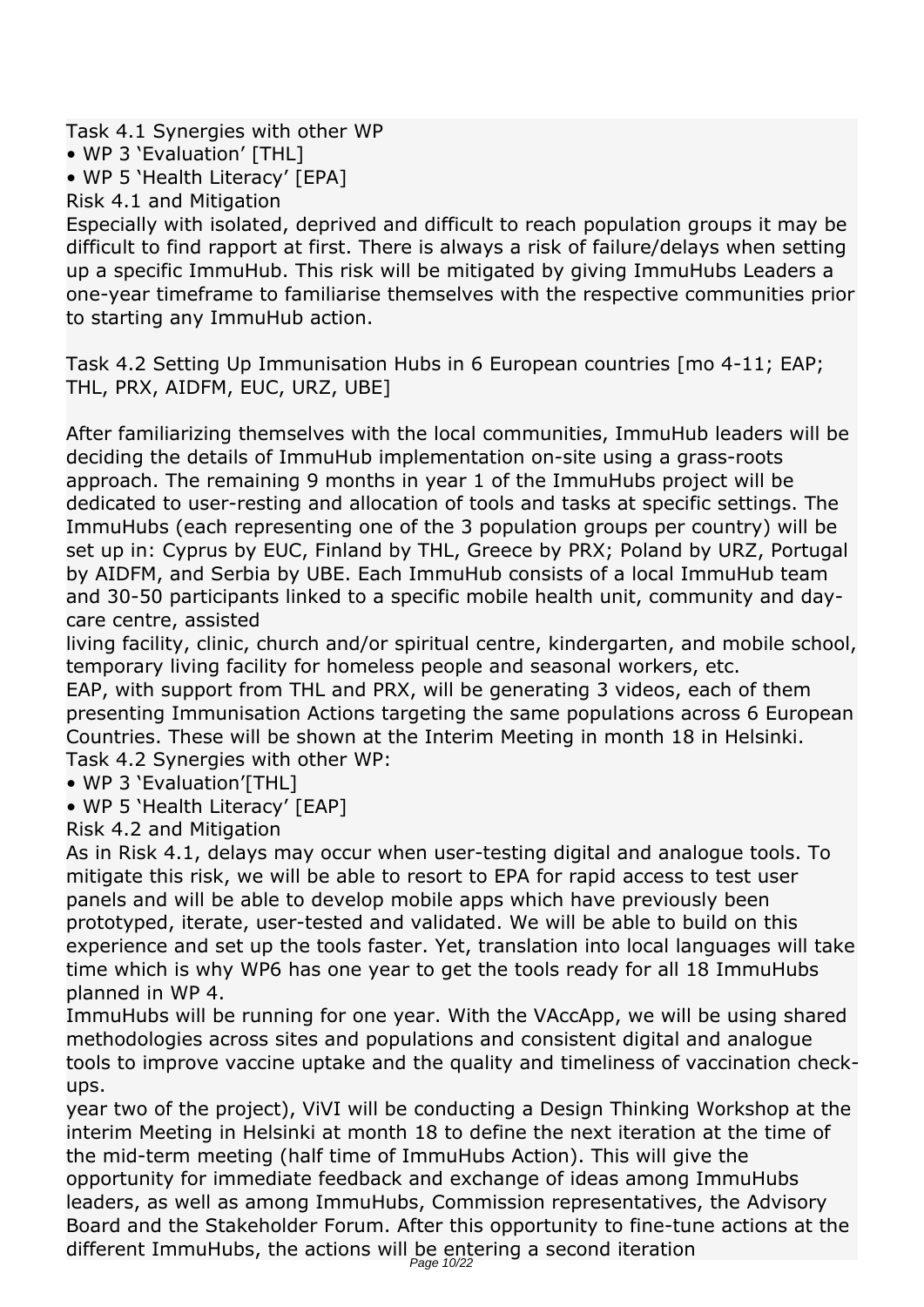### *Work Package 5: Increasing Health Literacy : Lifecourse and Risk Groups*

*Start month: 1 End month: 36 Work Package Leader: EPA*

*Description of work Task 5.1. Symptom Survey [mo 1-8; EPA; ViVI ]*

*The Symptom Survey started with a collaboration between ViVI and patient/parent representative organisations including Families Fighting Flu (FFF; members of the EAB), Make Mothers Matter (MMM). In this task, the European Parents' Association (EPA) will broaden the reach of the survey to the entire WHO European Region allowing detailed analyses of population groups. The Survey*

*(www.symptomsurvey.org) will evaluate the subjective impact of COVID-19/flu signs and symptoms from a patient/ parent's perspective. It will place these in context with the participants' willingness to be vaccinated. This dovetails nicely with the public health study conducted in Finland allowing to compare the results obtained there with other EU Member States and neighbouring countries. The results will also help the interpretation of symptoms measured by the ViVI ScoreApp to lend a voice to parents/patients and their perspective on health priorities. Task 5.1 therefore helps to fine-tune the patient/parent reported outcomes (PRO) used on the Finnish 'OmaOlo'/ViVI ScoreApp platform in WP 3, Task 3.3.*

*Task 5.1 Synergy with other WP*

*• WP3 'Evaluation - COVID-19 Aspects'*

*Risk 5.1 and Mitigation*

*A survey response is defined as a respondent receiving and completing a survey. There are two risks. The first one is a low return rate in the online survey. The second risk is mid survey dropout, which does not count towards the survey response rate. To mitigate this risk, the survey instrument and its aims/rationale have been already validated between ViVI and MMM (Advisory Board Member) prior to inception of the ImmuHubs. The Survey was scaled and launched swiftly and publicly before the start date. Return rates are usually high (ca. 20-30%) for online surveys at MMM and FFF. Considering the global membership of MMM and FFF, the target number of 3000+ users will be realistic. EPA reaches parents in the entire WHO European Region; detailed analyses will be possible.*

*Task 5.2 Litreview and Focus Groups [mo 4-11; UBE ViVI, EPA]*

*Few studies have been done thus far to identify disadvantaged and under vaccinated populations groups in the EU. During the preparatory phase (business case phase according to PC2 terminology), ViVI in collaboration/ coordination with the entire ImmuHubs team, has ready started preliminary work for systematic a literature review on difficult to reach populations for immunisations in the EU. The*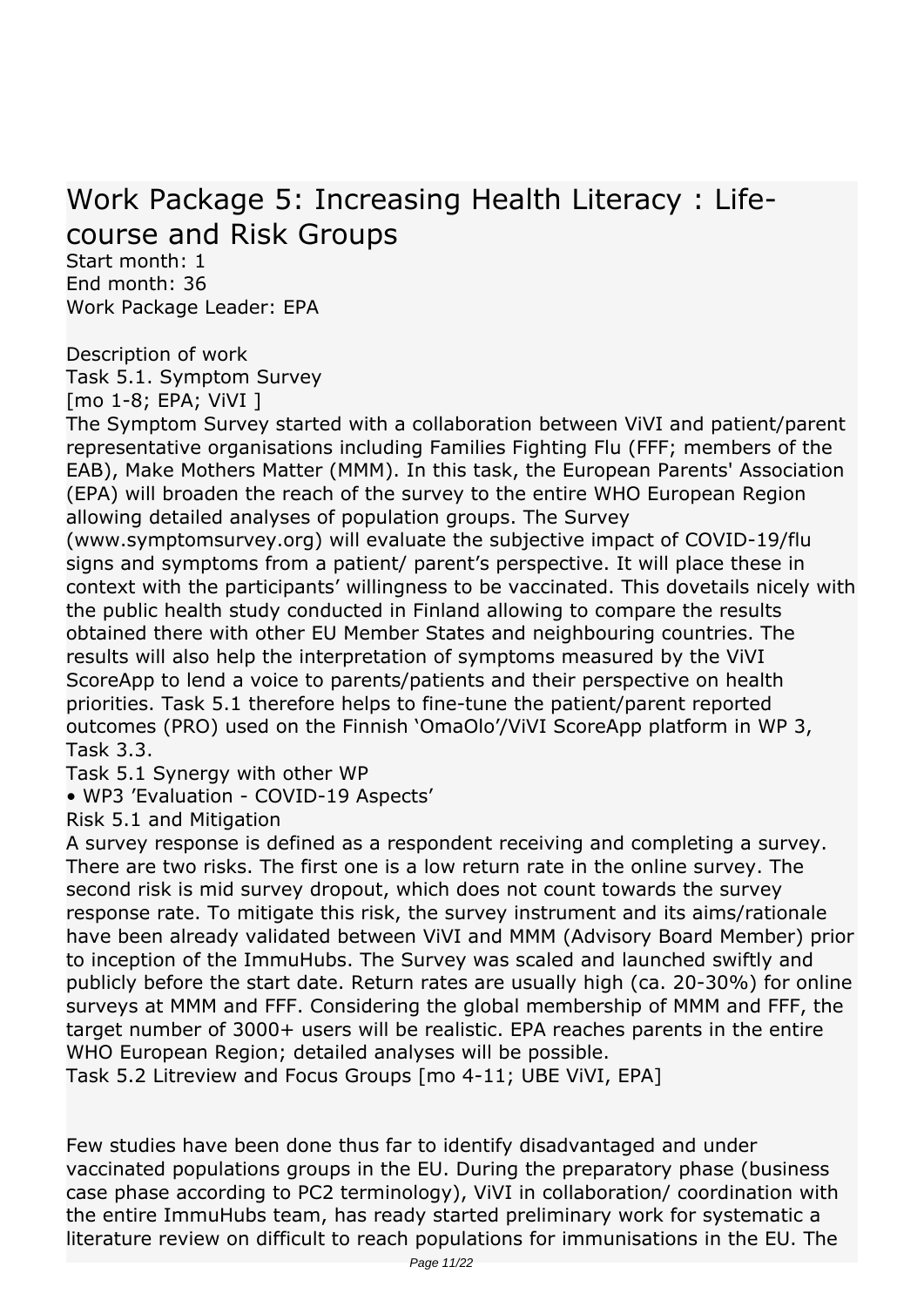*methodology for the litreview has been registered with PROSPERO. The litreview will provide additional impact and visibility for the ImmuHubs consortium with public health stakeholders and the wider immunisation action community. The conduct of this scientific document dovetails nicely with dissemination activities in WP 6.*

*Based on this literature review, UBE with EPA will be organising focus groups among parents and families to explore in depth, intergenerational aspects of vaccine uptake.*

*The focus groups will be led by the lead at UBE who will be requiting participants via EPA. UBE has significant subject matter expertise in decision-making science especially with regards immunisation, thus will be in a prime position to make use of existing resources in the ImmuHubs project and generate novel insight. The results of the focus groups will be published as part of the strategy white paper in Task 5.4, below.*

*Task 5.2 Synergy with other WP*

*• WP4 'Closing Gaps in Immunisation Coverage' [EAP]*

*Risk 5.2 and Mitigation*

*There is no risk anticipated for the organisation of a Focus Group per se. Should there be restrictions on social gatherings due to COVID-19 social distancing rules, precluding in-person focus groups, these will be replaced by online formats via Slack and Zoom whiteboards.*

*Task 5.3 Immunisation Action for patients with high-risk conditions [mo 12-24; AIDFM, EAP, PRX]*

*The PRX team will be setting up a small ImmuHub among people living with HIV/AIDS and h* 

### *Work Package 6: Systematic Check-ups of Vaccination Status*

*Start month: 1 End month: 36 Work Package Leader: VIVI*

*Description of work*

*Task 6.1 Integrating and Piloting the ViVI ScoreApp with OmaOlo [mo 1-8; ViVI, THL]*

*Task 6.1 will be piloting a patient/parent facing version of the ViVI ScoreApp to be combined with OmaOlo (www.omaolo.fi), the Finnish public health App for selfmonitoring and contact tracing for COVID-19. The ViVI ScoreApp allows ILI patients and their families to (self-) score their level of disease severity in case of influenza and COVID-19. The tool will be used in WP 3 (THL) Task 6.3 will be assessing the impact of disease severity on the willingness to be vaccinated against influenza [and COVID-19, if applicable in the future. The app will be accessible via https://score.vi-vi.org/ in English, Swedish, and Finnish Task 6.1 Synergy with other WP*

*• WP 5 'Increasing Health Literacy' – Task 5.1: 'SymptomSurvey' Risk 6.1 and Mitigation*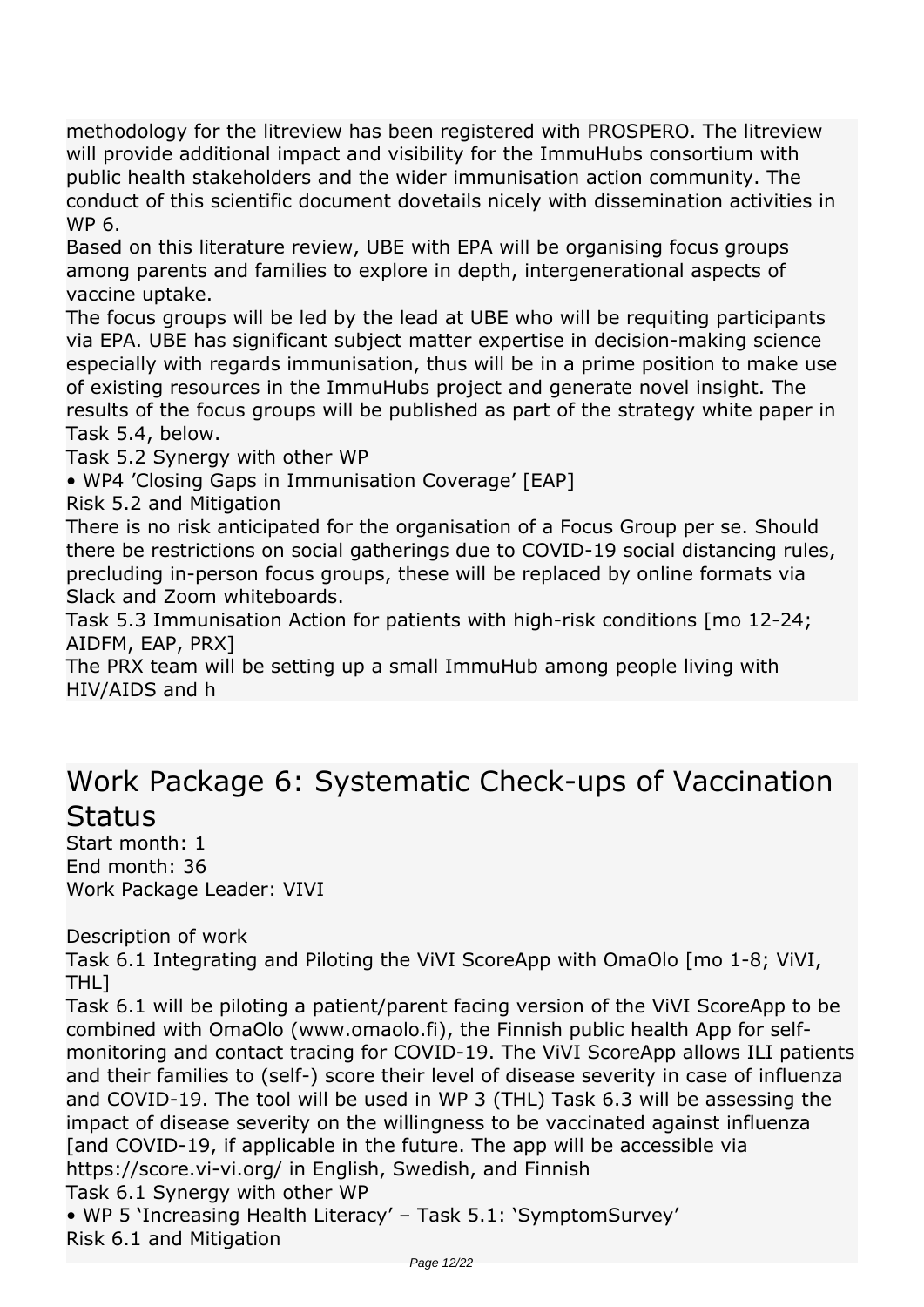*Presently the first wave of COVID-19 is tapering off in Finland. It remained very mild with less than 7000 laboratory confirmed cases and mostly concentrated in the main Helsinki area. Whether a second will materialize, is difficult to predict. Influenza and other acute respiratory infections will likely be prevalent in seasons and years to come in all age groups, and the apps of this proposal will be tested with influenza and other ILI patients in case there is no second wave.*

*Task 6.2 Analogue solution for vaccination check-ups at ImmuHubs [mo 2-10; PRX; ViVI, EPA]*

*The PRX team will develop an analogue version for target populations lacking access to smartphones. The analogue solution will capture basic vaccination data in a user-friendly way for those who prefer paper-based materials. A basic set of risk factors based on medical history will be captured, as well. This will be a short form (card or mini booklet) focused on only the most important data. The analogue solution will be provided in the languages needed at ImmuHubs (as determined in WP 4).*

*Task 6.1 Synergy with other WP*

*• WP 4 'Closing Immunisation gaps' [ViVI] Risk 6.1 and Mitigation*

*The analogue solution to record basic vaccination data will create a basic paperbased record. For data analysis the data collected on paper will be scanned to be included in the ImmuHub information system. This practice entails a risk of error and loss of information when handwritten data are not legible. To mitigate this risk, we will go through data management process that encompasses all the processes deployed to collect, structure, manage and use data.*

*Task 6.3 Adapting and Deploying the VAccApp [mo 2-11; ViVI, EPA]*

*In Task 6.1, ViVI will provide the ViVI VAccApp for user-testing in collaboration with EPA, and for the integration into the ImmuHubs in WP 4; 'Closing Immunisation Gaps'. The App will also be translated into the respective languages. Elements of the ViVI Health Survey will be built in to help users assess their personal risk profile and immunisation strategy.*

*Task 6.3 Synergy with other WP*

*• WP 4 'Closing Immunisation gaps' [EPA] Risk 6.3 and Mitigation*

*There is a risk that ImmuHub users may be requiring a language that has not yet been made available through translation. This risk always exists with difficult to reach populations. To mitigate this risk, we will make use of year one to take stock of all languages needed. This should prevent delays in year two, i.e. during the implementation phase.*

*Task 6.4 Analysis of the Impact of ImmuHubs on Vaccine Uptake [mo 12- 33; ViVI, THL]*

*This Task will provide the data analysis for all 18+2 ImmuHubs for an in-depth Impact Analysis to be integrated into the Final Report .Each of the 18 ImmuHubs will aggregate their respective data on impact on vaccine uptake. Analysis will be based on aggregate data across the WP3 grid (3 population groups x 6 countries) in addition to 2 ImmuHubs focused on populations with chronic conditions.*

*(HIV/AIDS/IVDA and asthma). ViVI data analysts will provide detailed assessment of ImmuHubs with computer simulations for different po*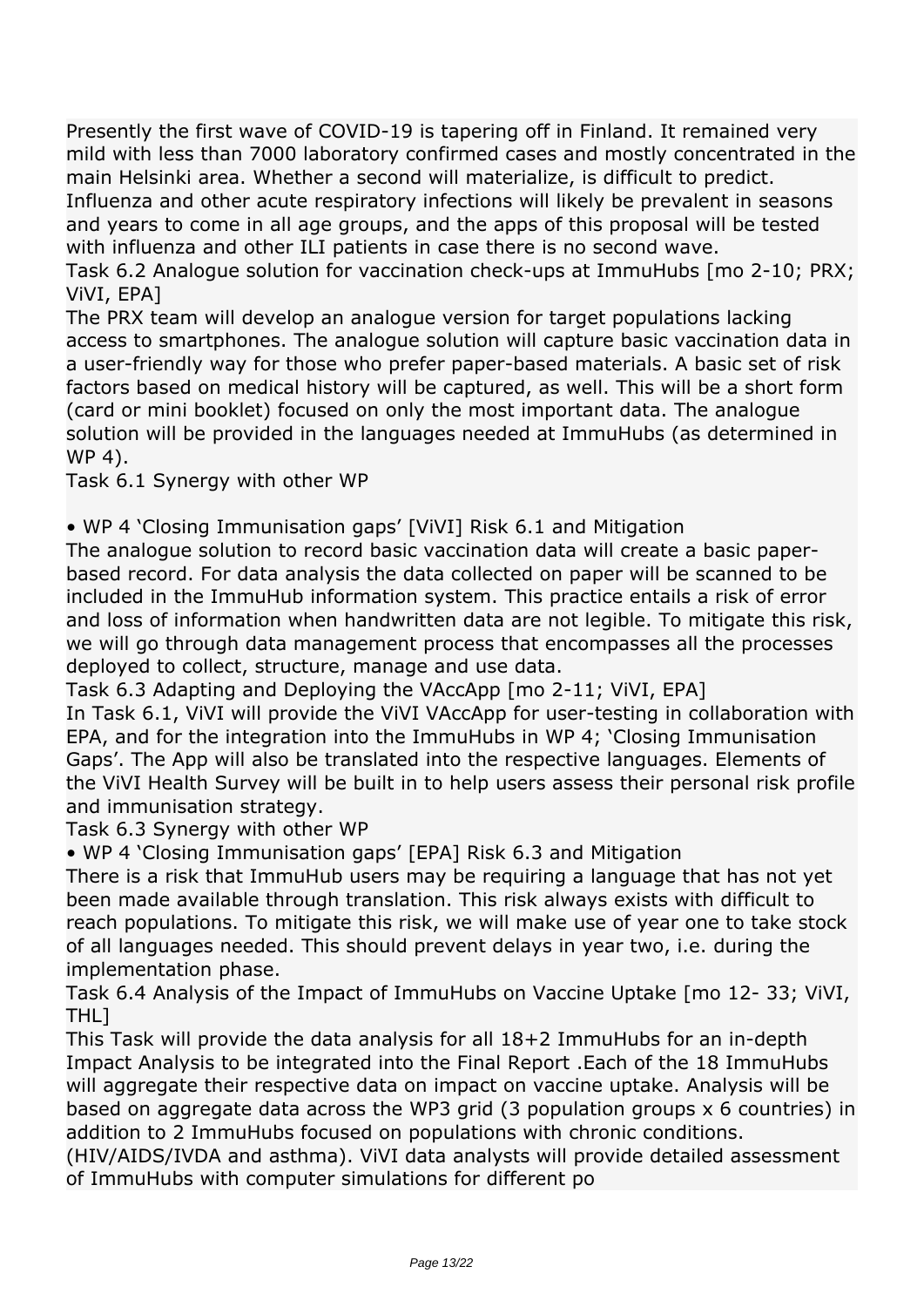#### *COORDINATOR, LEADER CONTACT AND PARTNERS*

### <span id="page-13-0"></span>*COORDINATOR*

#### *VIENNA VACCINE SAFETY INITIATIVE EV (VIVI)*



*EBERSWALDER STRASSE 34 10437 BERLIN*

*Germany WEBSITE:* <http://www.vi-vi.org>

### *PARTNERS*



*EUROPEAN ACADEMY OF PAEDIATRICS AISBL Street: Via Giacomelli 20 City: 35126 Padova*

*Country: Italy Website:* http://www.vi-vi.org



*EUROPEAN ACADEMY OF PAEDIATRICS AISBL Street: Via Giacomelli 20 City: 35126 Padova*

*Country: Italy Website:* http://www.vi-vi.org



*EUROPEAN PARENTS ASSOCIATION Street: Untere Viaduktgasse 51/6 City: 1030 Wien*

*Country: Austria Website:* http://www.vi-vi.org

*EUROPEAN PARENTS ASSOCIATION Street: Untere Viaduktgasse 51/6 City: 1030 Wien*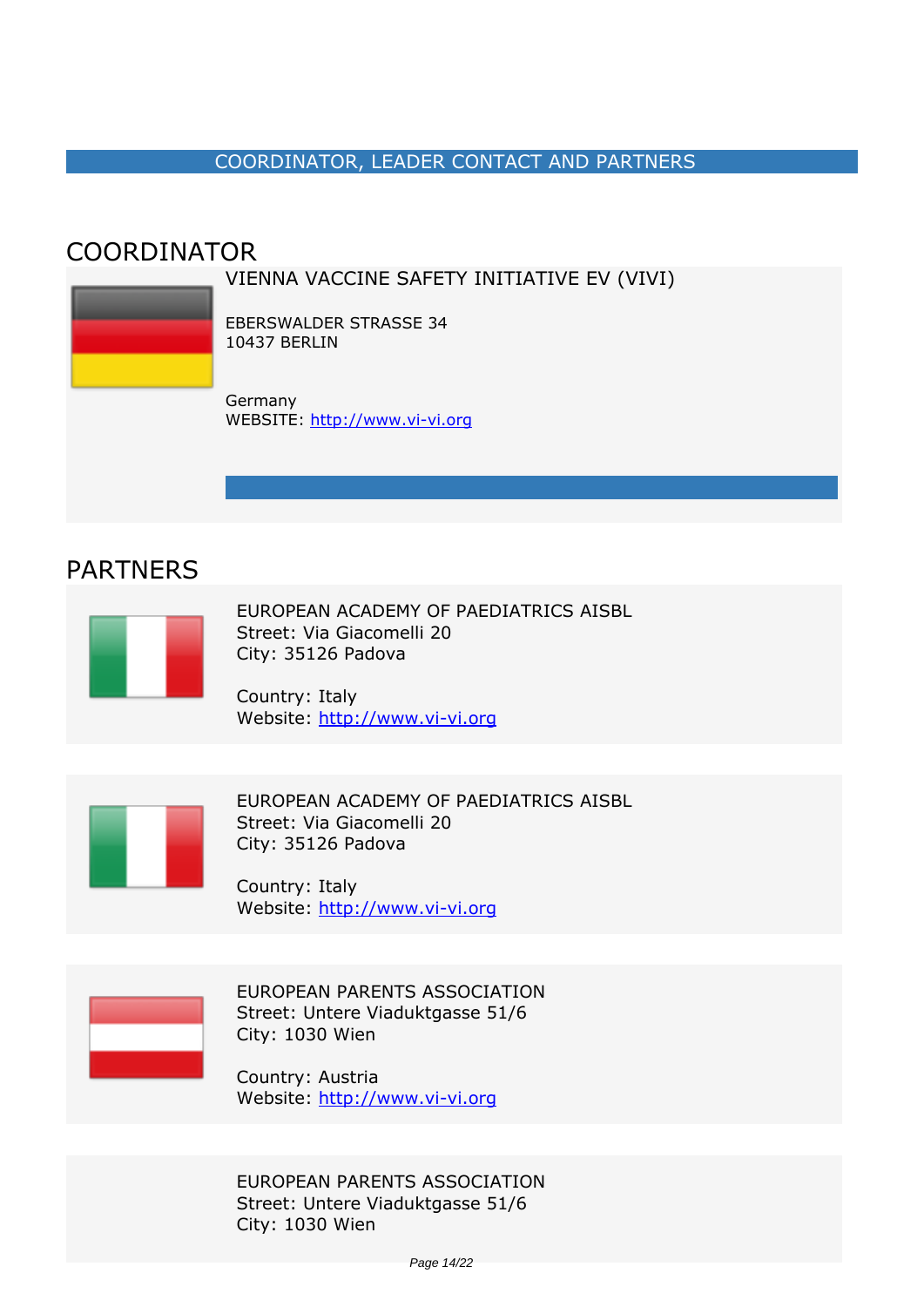

*Country: Austria Website:* http://www.vi-vi.org



*TERVEYDEN JA HYVINVOINNIN LAITOS Street: MANNERHEIMINTIE 166 City: 00271 HELSINKI 30 Country: Finland Website:* http://www.vi-vi.org



*TERVEYDEN JA HYVINVOINNIN LAITOS Street: MANNERHEIMINTIE 166 City: 00271 HELSINKI 30 Country: Finland Website:* http://www.vi-vi.org



*TERVEYDEN JA HYVINVOINNIN LAITOS Street: MANNERHEIMINTIE 166 City: 00271 HELSINKI 30 Country: Finland Website:* http://www.vi-vi.org



*PRAKSIS Street: 57 STOURNARI STREET City: 104 32 ATHENS*

*Country: Greece Website:* http://www.vi-vi.org



*PRAKSIS Street: 57 STOURNARI STREET City: 104 32 ATHENS*

*Country: Greece Website:* http://www.vi-vi.org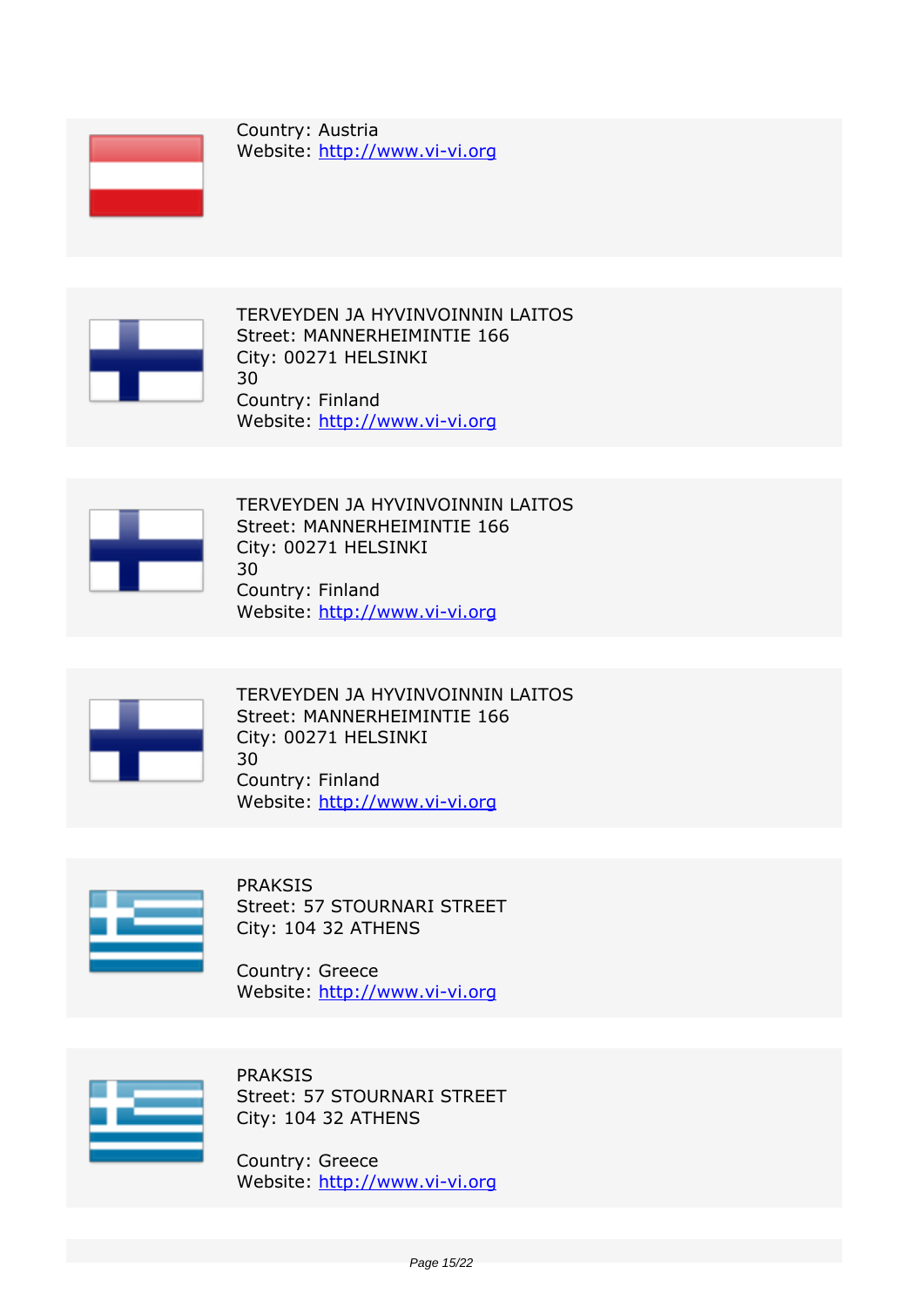

*PRAKSIS Street: 57 STOURNARI STREET City: 104 32 ATHENS*

*Country: Greece Website:* http://www.vi-vi.org



*Associação para Investigação e Desenvolvimento da Faculdade de Medicina Street: Av. Prof. Egas Moniz City: 1649-028 Lisbon*

*Country: Portugal Website:* http://www.vi-vi.org



*EUROPEAN UNIVERSITY CYPRUS Street: 6 Diogenes Street City: 1516 Nicosia 22006 Country: Cyprus Website:* http://www.vi-vi.org



*EUROPEAN UNIVERSITY CYPRUS Street: 6 Diogenes Street City: 1516 Nicosia 22006 Country: Cyprus Website:* http://www.vi-vi.org



*EUROPEAN UNIVERSITY CYPRUS Street: 6 Diogenes Street City: 1516 Nicosia 22006 Country: Cyprus Website:* http://www.vi-vi.org



*EUROPEAN UNIVERSITY CYPRUS Street: 6 Diogenes Street City: 1516 Nicosia 22006 Country: Cyprus Website:* http://www.vi-vi.org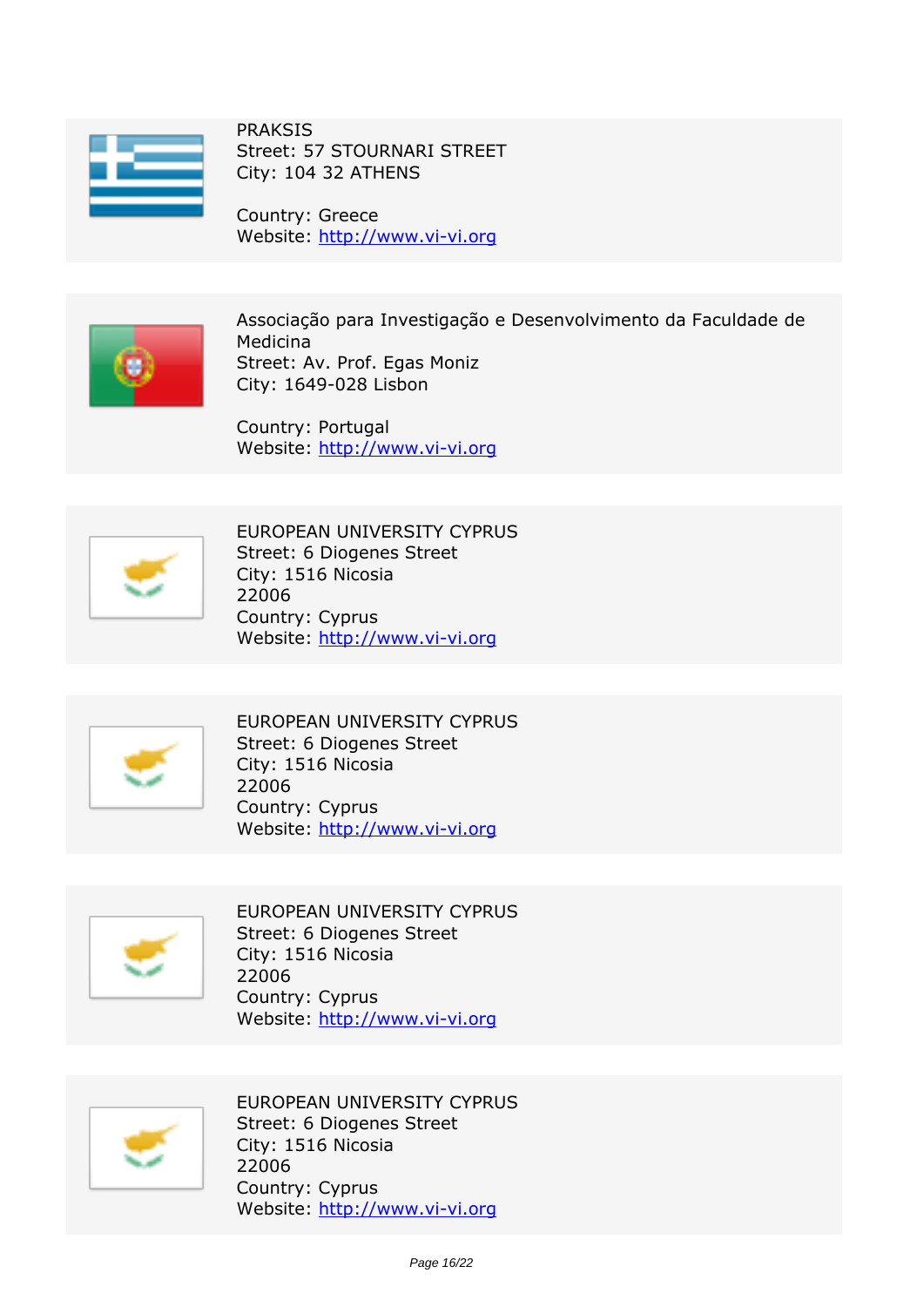

*UNIWERSYTET RZESZOWSKI Street: Al Rejtana 16C City: 35-959 Rzeszow*

*Country: Poland Website:* http://www.vi-vi.org



*UNIVERZITET U BEOGRADU - Filozofski fakultet Street: CIKA LJUBINA City: 11000 BELGRADE*

*Country: Serbia Website:* http://www.vi-vi.org



*UNIVERZITET U BEOGRADU - Filozofski fakultet Street: CIKA LJUBINA City: 11000 BELGRADE*

*Country: Serbia Website:* http://www.vi-vi.org



*UNIVERZITET U BEOGRADU - Filozofski fakultet Street: CIKA LJUBINA City: 11000 BELGRADE*

*Country: Serbia Website:* http://www.vi-vi.org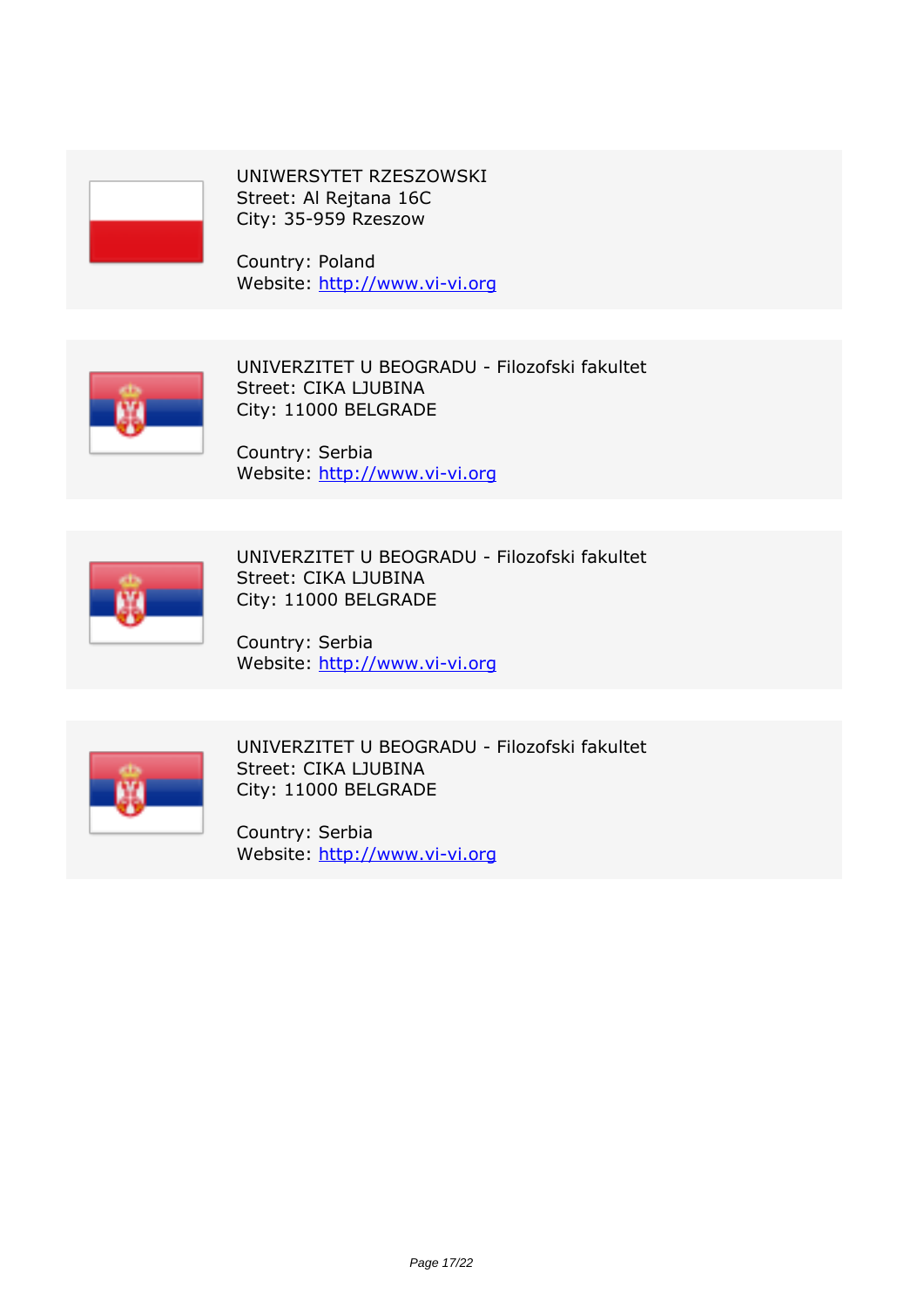#### *OUTPUTS*

## <span id="page-17-0"></span>*Initial Leaflet*

*VIVI*

*Innovative Immunisation Hubs (ImmuHubs) Expected on: 31/07/2021*

*Provides a brief overview of the ImmuHubs project, including the project's goals, and the challenges for planning and implementing effective and sustainable immunisation actions in 8 European countries. Criteria: The deliverable will be deemed acceptable if the first version is ready at the beginning of the project as an attractive written document project overview. Target Groups: The general public, health stakeholders, opinion leaders, healthcare workers, CHAFEA.*

## *End-of-project Booklet*

*VIVI*

*Innovative Immunisation Hubs (ImmuHubs) Expected on: 30/04/2024*

*A concise (ca. 10 page) booklet describing of the main outcomes, results, achievements, benefits. Criteria: The deliverable is deemed acceptable once project records are gathered and stakeholders are satisfied. Target Group: The general public*

# *Website and Social Media Channels*

#### *VIVI*

*Innovative Immunisation Hubs (ImmuHubs)*

*Expected on: 30/06/2021*

*ImmuHubs website and social media channels (twitter, linkedin) summarising the project's objectives and progress. Criteria: The deliverable is deemed acceptable if contents are aligned with social media guidelines to maintain a consistent voice and quality standard across Hubs. Target Groups: The general public and a members-only section for project participants.*

#### *Communication/ Dissemination Plan EAP*

*Innovative Immunisation Hubs (ImmuHubs)*

*Expected on: 31/07/2021*

*Plan for communicating the project itself and its results to a multitude of audiences. Criteria: The deliverable is deemed acceptable if the audience,*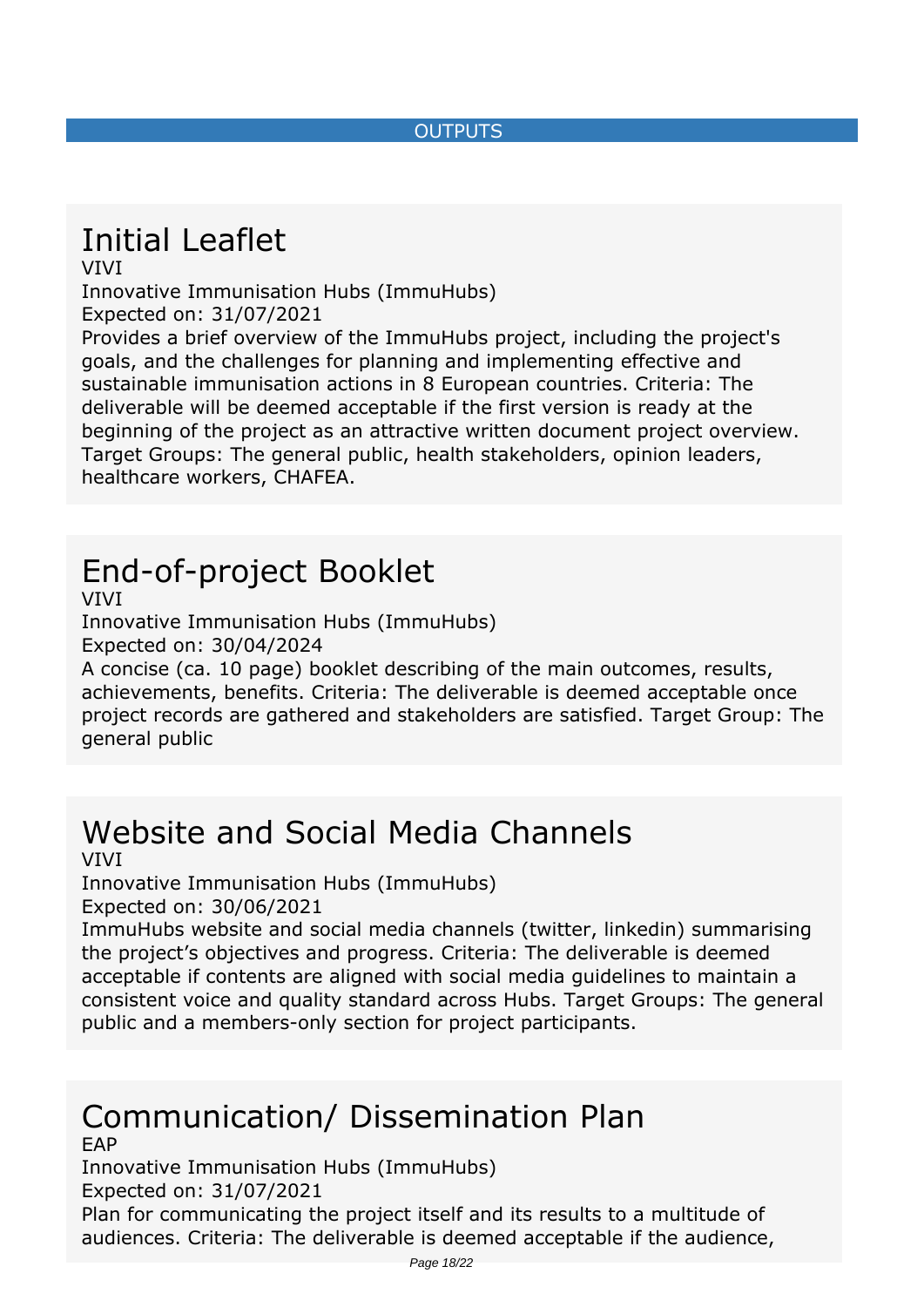*message, method and timing of the dissemination are clearly outlined in the dissemination plan to ensure awareness increase, information, engagement and promotion. Target Group: The ImmuHubs project teams*

## *Communication/ Dissemination Report*

*EAP*

*Innovative Immunisation Hubs (ImmuHubs) Expected on: 30/04/2024*

*Summarises the dissemination activities of the ImmuHubs and is designed to reach the various target groups in an effective and efficient way. An elaborated preview will be provided at month 18 as part of the Interim Technical Report. Criteria: The deliverable is deemed acceptable if it sets out all the activities online and offline to promote the project. Target Groups: CHAFEA, European Commission*

## *Evaluation Plan*

*URZ*

*Innovative Immunisation Hubs (ImmuHubs) Expected on: 31/07/2021*

*Plans for evaluation activities, including indicators, data sources, methods and stakeholder analysis. Criteria: The deliverable is deemed acceptable if it defines efficient tools to measure progress in implementing the project; assesses project effectiveness and efficiency through exploring and analysing the outcomes and impacts. Target Group: The ImmuHubs project teams, IE, EAB, CHAFEA.*

## *Press Releases presenting the ImmuHubs and their work in 6 European countries*

*THL*

*Innovative Immunisation Hubs (ImmuHubs) Expected on: 30/04/2022*

*A project document sent to journalists on behalf of ImmuHubs to announce news or events associated with the Project. Criteria: The deliverable is deemed acceptable if it is released and disseminated in multiple EU languages. Target Groups: The general public, stakeholders and healthcare professionals*

## *Report, COVID/ influenza: impact on future vaccine uptake*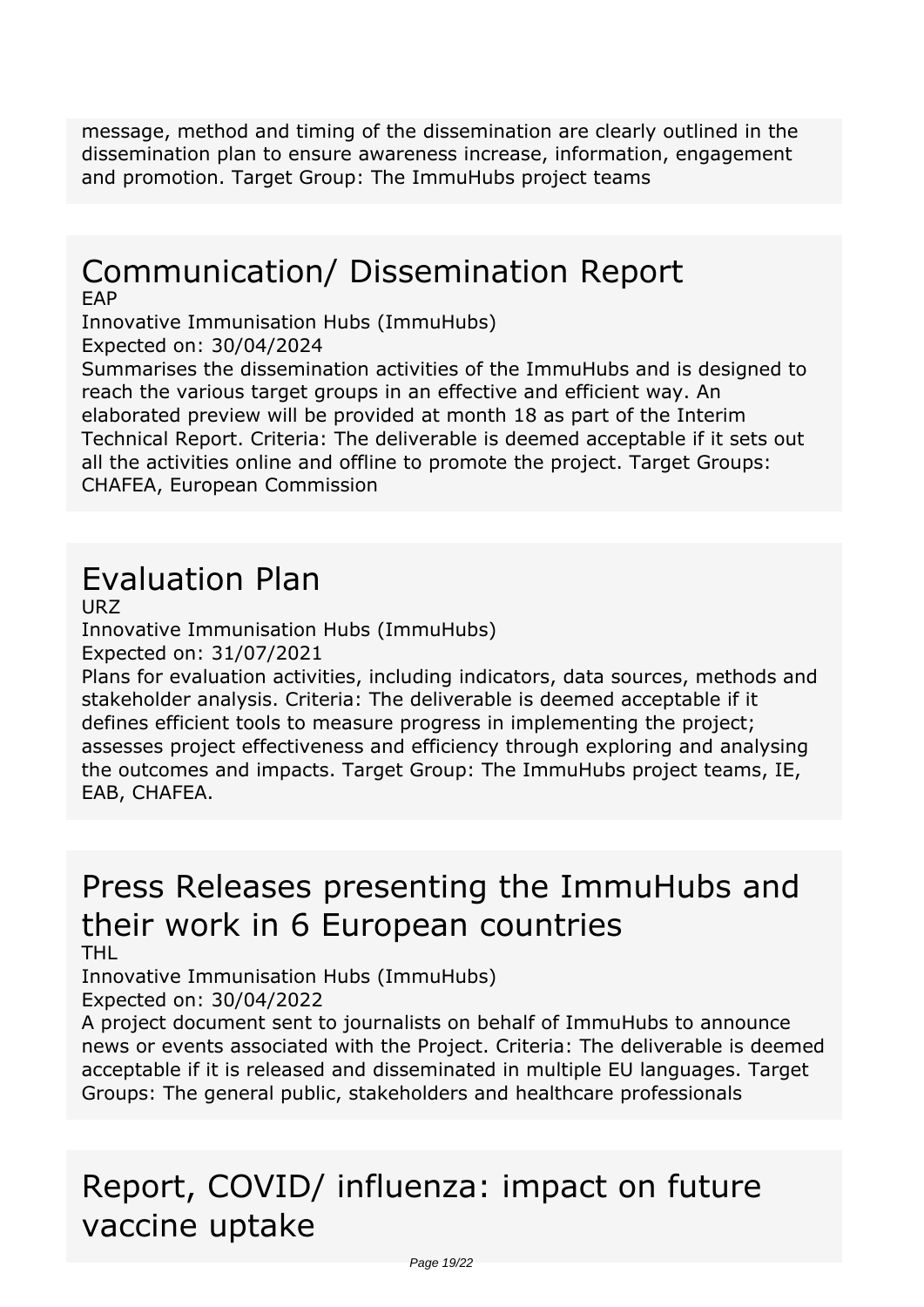#### *THL*

*Innovative Immunisation Hubs (ImmuHubs) Expected on: 31/01/2023*

*Provides the results of the analysis of the OmaOlo/ViVI ScoreApp project to the EAB and the SF. It quantifies work performed and completed in measurable terms. Key data will later be prepared for a publication. Criteria: The deliverable is deemed acceptable if it compares the impact of COVID and influenza on the participants' willingness to vaccinate. Its timeliness will show if the project is on track or; if adjustments have to be made if the project is behind its schedule. Target Groups: EAB, CHAFEA. Later: SF, the scientific community*

#### *Internal/ External Evaluation Report THL*

*Innovative Immunisation Hubs (ImmuHubs)*

*Expected on: 30/04/2024*

*Reports the results of the internal (IE) and external (EAB) evaluation following the interim and final meeting. Criteria: The deliverable is deemed to be acceptable if it is focused on the methodology required to do a good intervention effectiveness evaluation. Target Groups: CHAFEA, European Commission, Stakeholder Forum, Project participants*

### *Podcast describing community engagement PRAKSIS*

*Innovative Immunisation Hubs (ImmuHubs) Expected on: 28/02/2022*

*Combines the curatorial process of gathering and editing raw materials about community engagement to ImmuHub programme. Criteria: The deliverable is deemed acceptable if accessible and self-explanatory, able to neutralize the level of mediation, and enabling a community to share their voices and hear one another. Target Group: The general public*

#### *Videos introducing the ImmuHubs EAP*

*Innovative Immunisation Hubs (ImmuHubs) Expected on: 30/04/2022*

*Presents Immunisation Actions targeting 3 populations in 8 EU countries. Criteria: The deliverable is deemed acceptable if is released in multiple EU languages where the ImmuHubs will be established. Target Groups: The general public, healthcare workers.*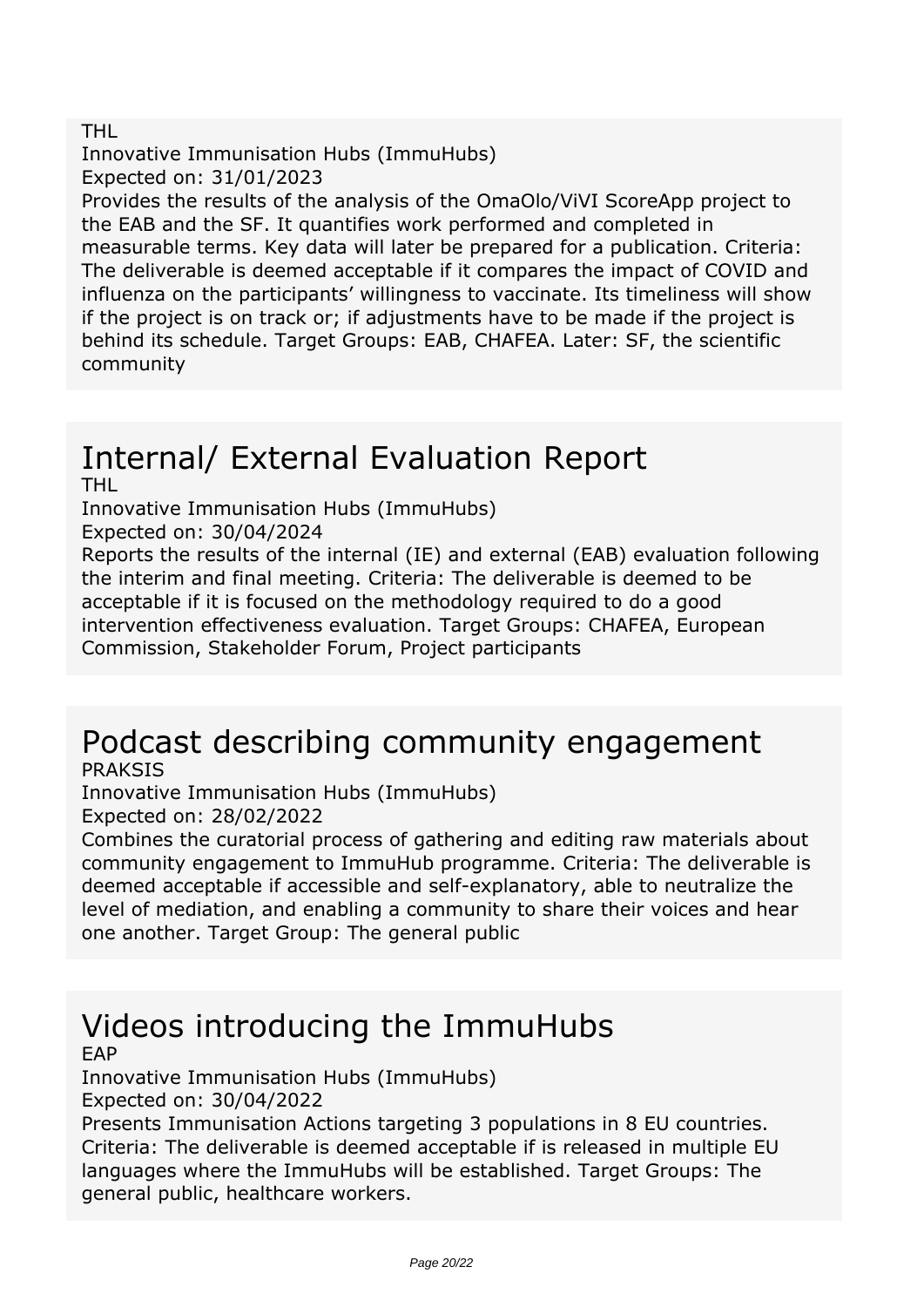## *Report on Health Literacy Impact Analysis in target populations*

*EAP*

*Innovative Immunisation Hubs (ImmuHubs)*

*Expected on: 30/04/2024*

*Evaluates the impact of ImmuHubs on health literacy in target populations. Criteria: The deliverable is deemed acceptable if it evaluates impact in 6 eligible+ 2 additional countries with 3 difficult to reach populations in each. Target Groups: Stakeholders, opinion leaders, healthcare workers; CHAFEA.*

## *Online publication of the Symptom Survey results*

*VIVI*

*Innovative Immunisation Hubs (ImmuHubs) Expected on: 31/01/2022*

*Evaluates the subjective impact of COVID- 19/flu signs and symptoms from a patient/ parent's perspective. Criteria: This deliverable is deemed accepted if was able to solicit opinions from different countries in the EU and /or WHO European Region allowing the analysis of population groups. Target Groups:*

*General public, EPA, MMM and FFF members*

## *Litreview 'Difficult to reach populations for immunization in the EU'*

#### *EAP*

*Innovative Immunisation Hubs (ImmuHubs) Expected on: 30/04/2022*

*A summary of literature sources to describe disadvantages and difficult to reach populations in 8 EU countries. Criteria: The deliverable is deemed acceptable if the methodology was accepted in PROSPERO. Target Groups: Stakeholders, opinion leaders, healthcare workers*

## *Videos presenting the 2 ImmuHubs for people with chronic conditions*

*PRAKSIS*

*Innovative Immunisation Hubs (ImmuHubs) Expected on: 31/05/2023*

*Presents Immunisation Actions targeting 2 populations in Portugal and Greece. Criteria: The deliverable is deemed acceptable if is released in multiple EU*